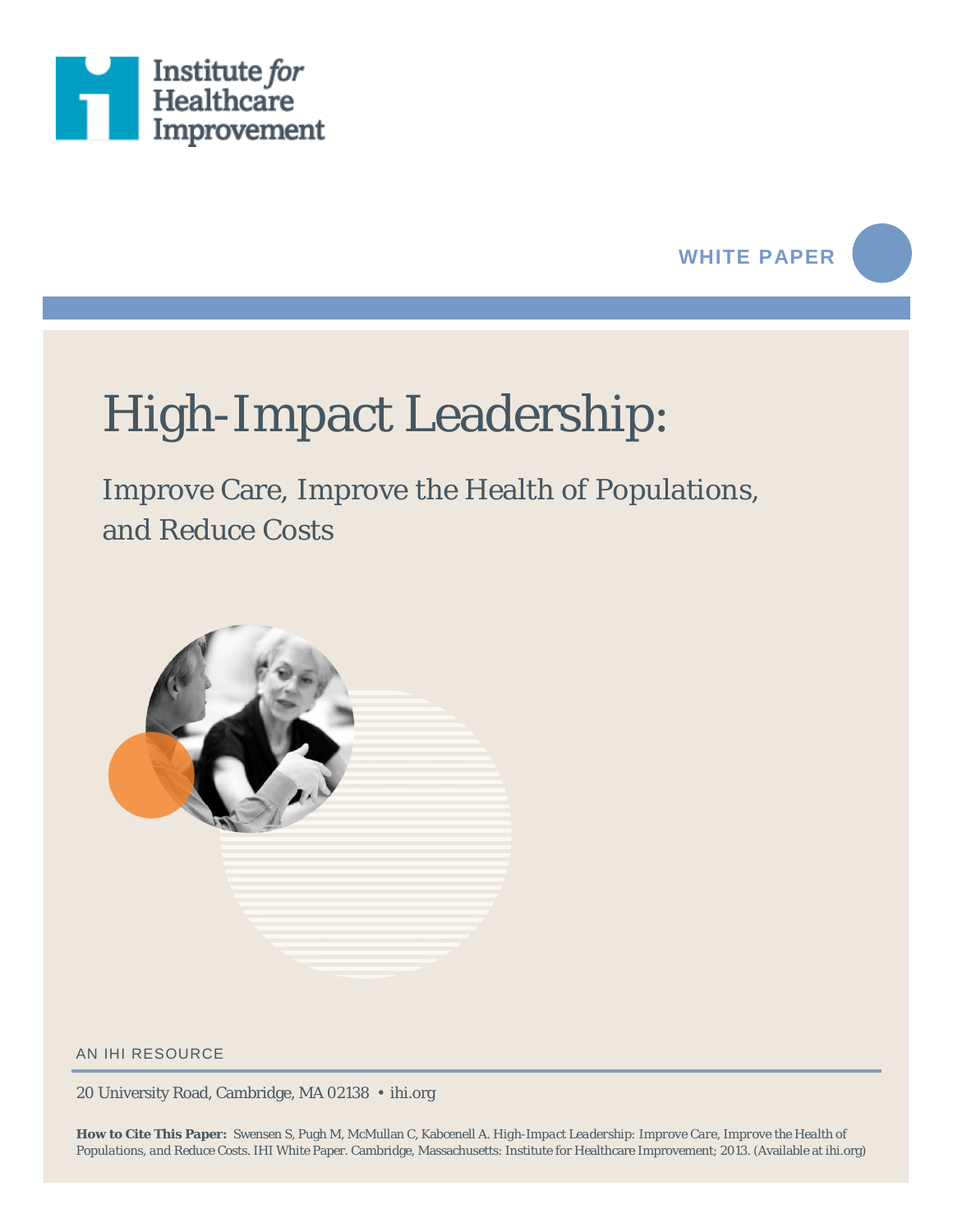#### **AUTHORS:**

Stephen Swensen, MD, MMM: *Senior Fellow, IHI; Professor, Mayo Clinic College of Medicine; Medical Director, Leadership and Organization Development, Mayo Clinic*

Michael Pugh, MPH: *Senior Faculty, IHI; Adjunct Professor, CU Denver School of Business, Health Administration; President, MdP Associates*

Christine McMullan, MPA, CPHQ: *Vice President of Loss Prevention and Patient Safety, MCIC, Inc.*

Andrea Kabcenell, RN, MPH: *Vice President, IHI*

#### **Acknowledgements:**

The authors are indebted to those who provided critical review of the white paper: Martin Charns, DBA, Professor of Health Policy and Management, and Co-Director of the Program on Healthcare Organizational Studies at Boston University School of Public Health; Gary R. Yates, MD, President, HPI and Sentara Quality Care Network, Sentara Healthcare; Derek Feeley, DBA, Executive Vice President, IHI; Katharine Luther, RN, MPM, Vice President, IHI; and Don Goldmann, MD, Chief Medical and Scientific Officer, IHI. We would also like to thank Jane Roessner and Val Weber of IHI for their support in developing and editing this white paper.

The white paper is based on the findings of an IHI 90-Day Innovation Project on leadership, and we are grateful to those who contributed their expertise as part of that project (see Appendix A). We also thank the many experts and colleagues who shaped our thinking on leadership over the past several years: Paul Plsek, Penny Carver, James Anderson, Michael Dowling, Vinod Sahney, William Rupp, James Reinertsen, James Orlikoff, Diana Chapman Walsh, Maureen Bisognano, Jeff Selberg, Carol Haraden, Pat Rutherford, Frank Federico, Jim Conway, Pete Knox, Don Berwick, David Munch, Barbara Balik, Neil Baker, Robert Colones, and Donna Isgett.

The Institute for Healthcare Improvement (IHI) is a leading innovator in health and health care improvement worldwide. For more than 25 years, we have partnered with a growing community of visionaries, leaders, and front-line practitioners around the globe to spark bold, inventive ways to improve the health of individuals and populations. Together, we build the will for change, seek out innovative models of care, and spread proven best practices. To advance our mission, IHI is dedicated to optimizing health care delivery systems, driving the Triple Aim for populations, realizing person- and familycentered care, and building improvement capability. We have developed IHI's white papers as one means for advancing our mission. The ideas and findings in these white papers represent innovative work by IHI and organizations with whom we collaborate. Our white papers are designed to share the problems IHI is working to address, the ideas we are developing and testing to help organizations make breakthrough improvements, and early results where they exist.

Copyright © 2013 Institute for Healthcare Improvement. All rights reserved. Individuals may photocopy these materials for educational, not-for-profit uses, provided that the contents are not altered in any way and that proper attribution is given to IHI as the source of the content. These materials may not be reproduced for commercial, for-profit use in any form or by any means, or republished under any circumstances, without the written permission of the Institute for Healthcare Improvement.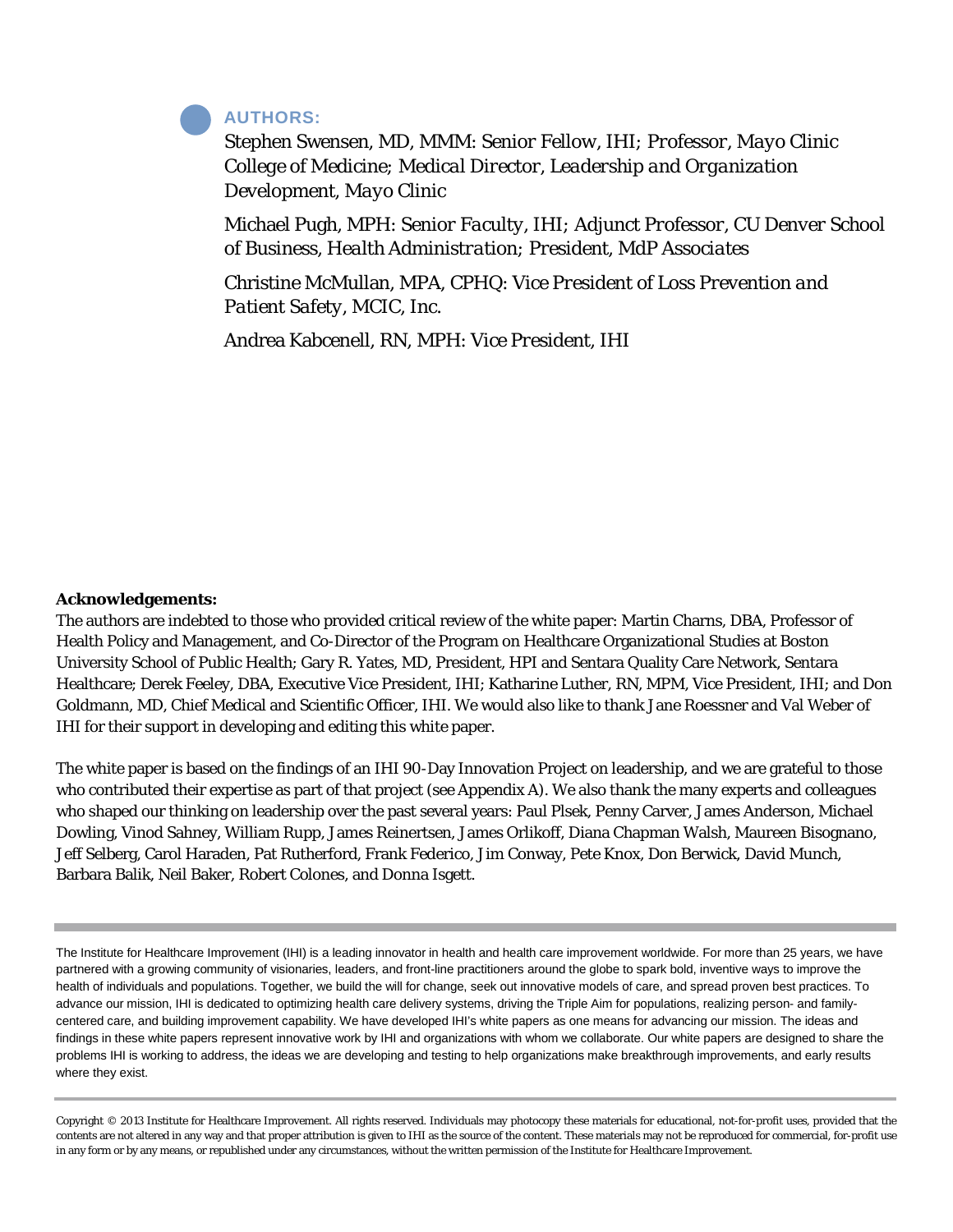## **Contents**

| <b>Executive Summary</b>                                              | 4  |
|-----------------------------------------------------------------------|----|
| Introduction                                                          | 6  |
| New Mental Models for Health Care Leadership: How Leaders Think       |    |
| High-Impact Leadership Behaviors: What Leaders Do                     | 9  |
| The IHI High-Impact Leadership Framework: Where Leaders Focus Efforts | 17 |
| Conclusion                                                            | 27 |
| Appendix A: IHI 90-Day Innovation Project                             | 29 |
| References                                                            | 30 |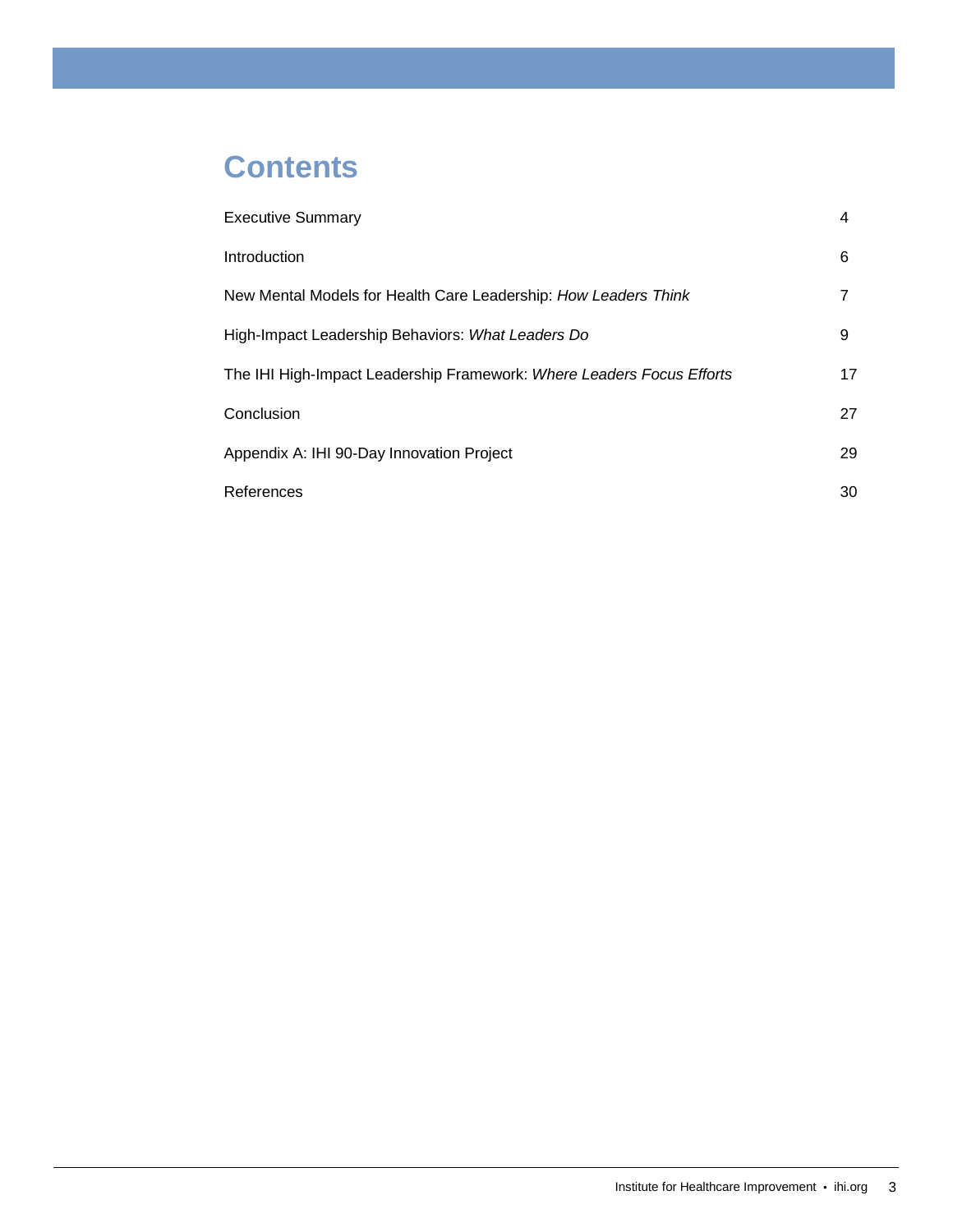## <span id="page-3-0"></span>**Executive Summary**

There is solid evidence that leadership engagement and focus drives improvements in health care quality and reduces patient harm[.1-10](#page-29-1) Leaders at all levels in care delivery organizations are struggling with how to focus their leadership efforts and achieve Triple Aim results for the populations they serve. Triple Aim results represent the shift from volume to value, which demands that health care leadership at every level of care delivery organizations focus on improving the experience and outcomes of care provided and reducing the cost of care for the populations they serve.

High-impact leadership is required to achieve Triple Aim results. To that end, this white paper presents three interdependent dimensions of leadership: new mental models, High-Impact Leadership Behaviors, and the IHI High-Impact Leadership Framework.

### **New Mental Models for Health Care Leadership**

Mental models — how leaders think and view the world — are critically important because how leaders think and what they believe shapes their leadership behaviors and provides direction to focus their leadership efforts in transforming from volume-based to value-based care delivery systems. High-impact leadership requires leaders to adopt four new mental models: 1) individuals and families are partners in their care; 2) compete on value, with continuous reduction in operating cost; 3) reorganize services to align with new payment systems; and 4) everyone is an improver.

With these new mental models providing context, leaders shift the way they define success, considering new approaches and mobilizing their staff to adapt to the continually changing business environment. New mental models promote innovation.

## **High-Impact Leadership Behaviors**

Our premise is that certain High-Impact Leadership Behaviors and practices are tightly aligned with the mental models and the leadership framework. Our list of five critical behaviors is intended to be open-ended — the starting point for health care leaders to thoughtfully examine their own leadership practices, and how they might align those behaviors with their leadership efforts and strategies to produce Triple Aim results.

- 1. Person-centeredness: Be consistently person-centered in word and deed
- 2. Front Line Engagement: Be a regular, authentic presence at the front line and a visible champion of improvement
- 3. Relentless Focus: Remain focused on the vision and strategy
- 4. Transparency: Require transparency about results, progress, aims, and defects
- 5. Boundarilessness: Encourage and practice systems thinking and collaboration across boundaries

Each of these five behaviors accomplishes several leadership aims at once. For example, a leader who demonstrates person-centeredness by engaging patients and community members in key planning or improvement meetings, or by starting each meeting with a patient story,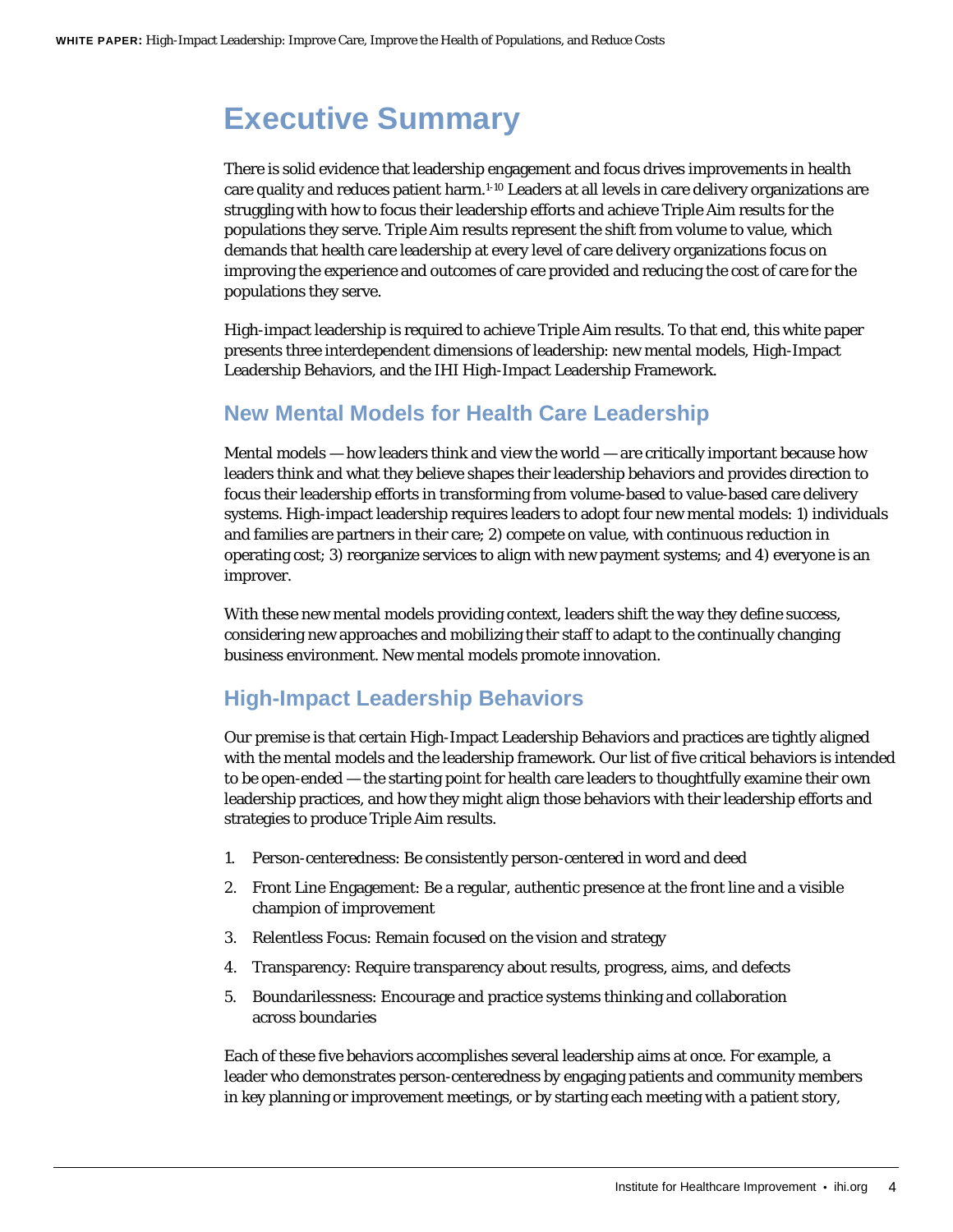will reinforce a vision and build will, shape the culture, and foster a person- and communitycentered organization.

## **The IHI High-Impact Leadership Framework**

Leaders at all levels of care delivery organizations must organize and focus their leadership efforts in order to achieve Triple Aim results for the populations they serve. The actions and initiatives pursued within each domain of the framework are shaped by the new mental models and supported by the practice of the High-Impact Leadership Behaviors. The IHI High-Impact Leadership Framework presented in this white paper is a distillation of broad leadership experience, practices, theories, and approaches that represents the natural evolution of four major IHI works: *Leadership Guide to Patient Safety*, *Seven Leadership Leverage Points for Organization-Level Improvement in Health Care*, *Execution of Strategic Improvement Initiatives to Produce System-Level Results*, and *Pursuing the Triple Aim: Seven Innovators Show the Way to Better Care, Better Health, and Lower Costs*[.11-14](#page-29-2) The framework builds on the leadership thinking and work of Tom Nolan, Don Berwick, Maureen Bisognano, James Reinertsen, and many others at IHI who have, over the years, helped motivated health care leaders drive improvement and address system-wide change.

The IHI High-Impact Leadership Framework explicitly addresses three new areas of required leadership efforts and actions: *driven by persons and community*; *shape desired organizational culture*; and *engage across traditional boundaries of health care systems*.

The framework is a practical method of focusing and organizing leadership efforts for leading improvement and innovation. It is built on excellent social science leadership research and the collective learning of IHI and others over the past decades[.1,](#page-29-1)[15,](#page-30-0)[16](#page-30-1) The six domains of the updated IHI High-Impact Leadership Framework collectively represent the critical areas in which leaders at all levels of health care delivery systems must focus efforts to drive improvement and innovation and achieve Triple Aim results:

- Driven by Persons and Community
- Create Vision and Build Will
- Develop Capability
- Deliver Results
- **Shape Culture**
- Engage Across Boundaries

#### **Conclusion**

High-impact leadership is not just for senior leaders, but is required at every level of leadership in care delivery organizations in order to deliver Triple Aim results. Value-driven, high-reliability health care sustained by improvement and innovation requires leaders at all levels to think with *new mental models* about the challenges and their role, practice cross-cutting *High-Impact Leadership Behaviors*, and focus their leadership actions through the lens of the *IHI High-Impact Leadership Framework* to achieve Triple Aim results for the populations they serve.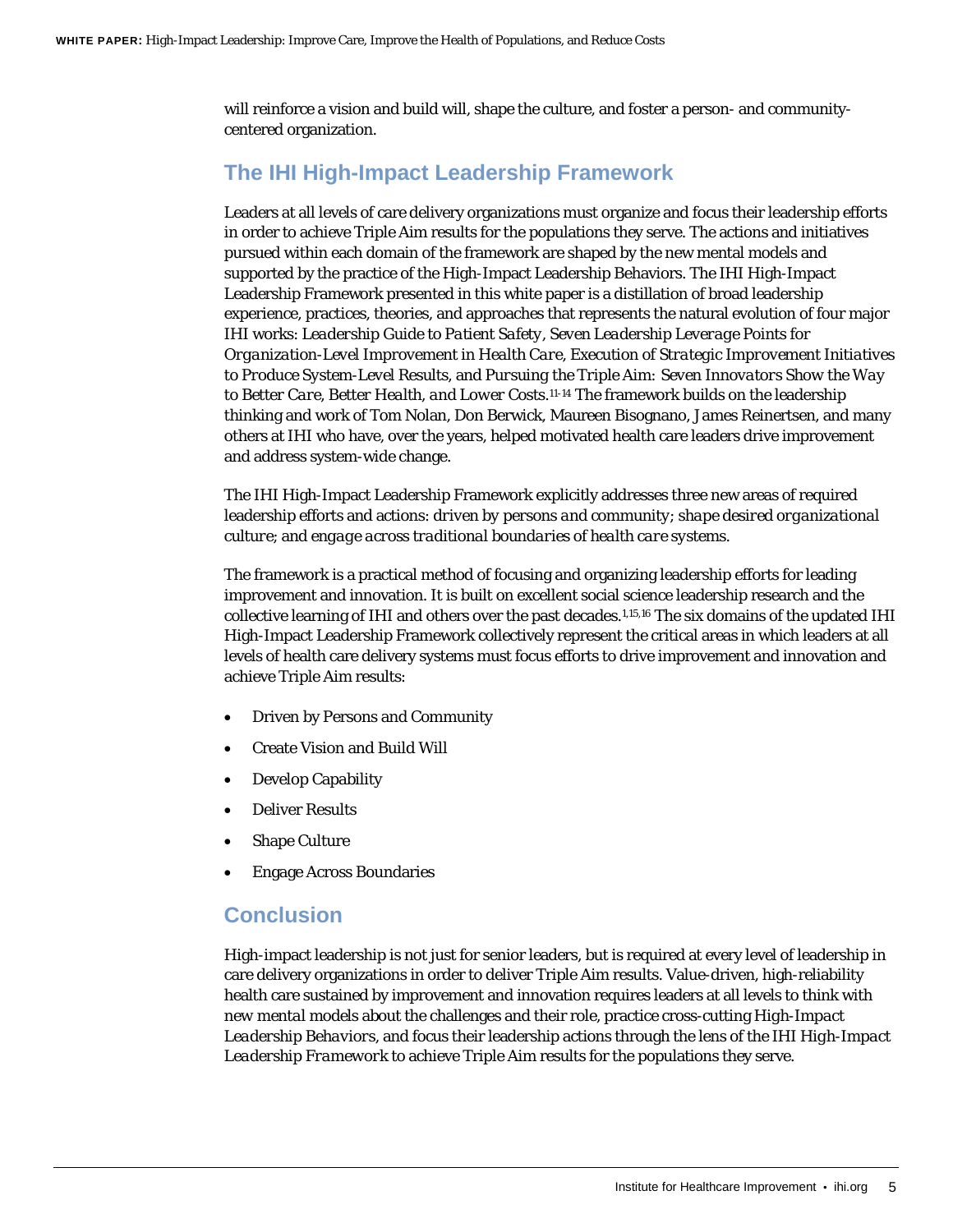## <span id="page-5-0"></span>**Introduction**

Skilled leaders are essential for success, and there is solid evidence that leadership engagement and focus drive improvements in health care quality, reduce patient harm, and save money[.1-10](#page-29-1) Previous IHI white papers posited that organizational improvement requires *Will*, *Ideas*, and *Execution*, and that effective leadership is based on the *Seven Leadership Leverage Points*.1[2,13](#page-29-3) As health care delivery systems shift from volume-based to value-based economic reward systems, leaders face new and different challenges that require new ideas, behaviors, and actions.

As part of the effort to update its leadership framework and thinking, IHI led a 90-Day Innovation Project on leadership (see Appendix A), conducted five expert interviews, and convened an expert leaders meeting of 12 recognized organizational leaders. The purpose of the Innovation Project was to develop a deeper understanding of how to successfully bridge the gap between "the care we have and the care we need." This white paper is based on the findings from this project. Examples shared in the paper derive from the Innovation Project research and interviews, and from personal communications and interviews conducted by the authors.

Leaders at all levels in care delivery organizations, not just senior executives, are struggling with how to focus their leadership efforts and achieve Triple Aim results — better health, better care, at lower cost — for the populations they serve. High-impact leadership is required. To that end, this white paper presents three interdependent dimensions of leadership that together define highimpact leadership in health care (Figure 1).

#### **Figure 1. Three Interdependent Dimensions of High-Impact Leadership in Health Care**



First, we propose a set of ideas that constitute new mental models for leaders as they redesign care delivery systems to compete on value, rather than on volume, and deliver Triple Aim results for the populations they serve. Second, aligned with the mental models, we recommend five High-Impact Leadership Behaviors to accelerate cultural change and support efforts to achieve Triple Aim results. These leadership behaviors, when practiced systematically, are cross-cutting, supporting many key leadership efforts and initiatives at once. Third, building on IHI's legacy leadership models and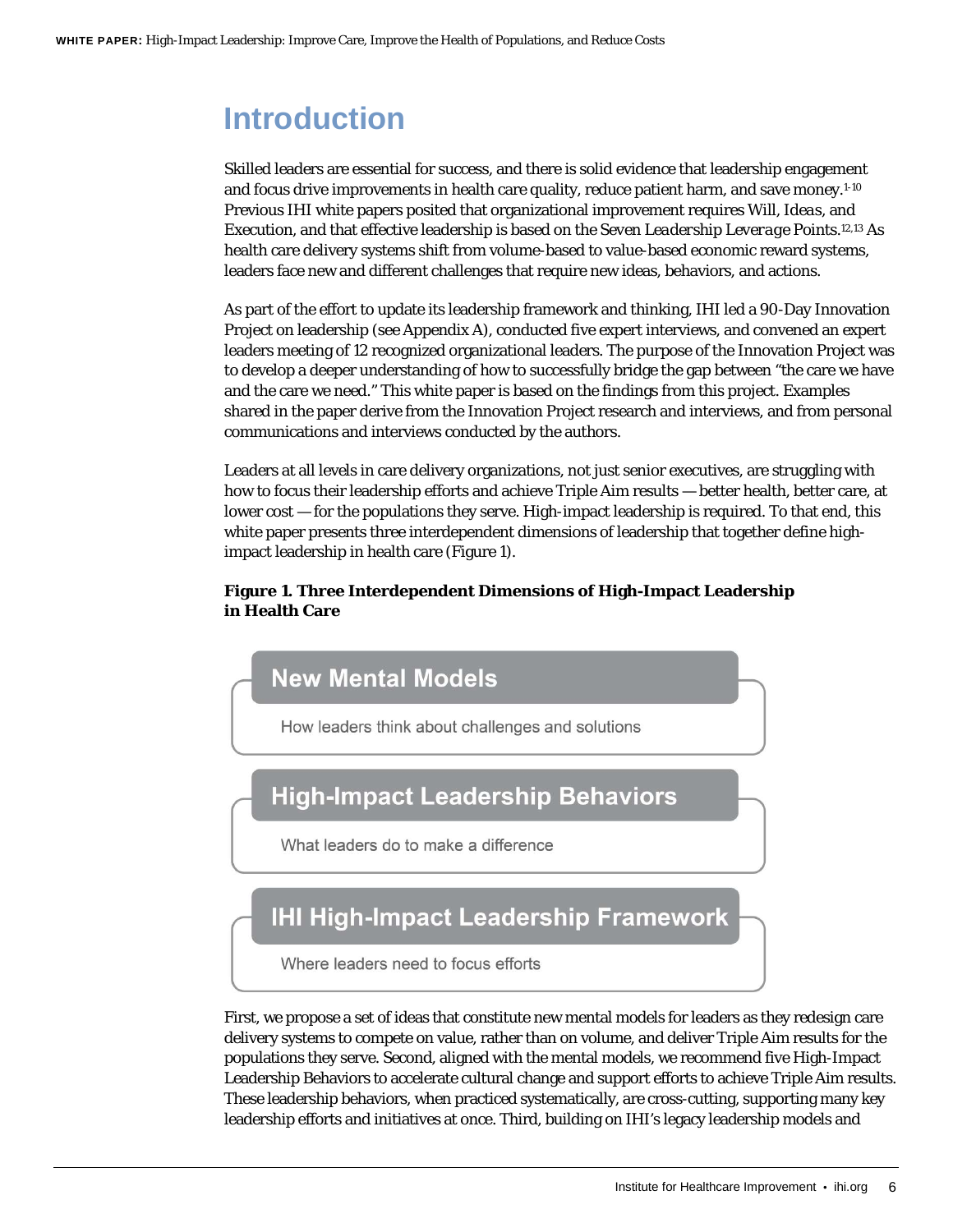thinking, the IHI High-Impact Leadership Framework presents an updated, simpler leadership framework that serves as a guide for where leaders need to focus efforts and resources in order to drive improvement and innovation. This updated framework adds three essential areas of leadership efforts: *driven by persons and community*; *shape desired organizational culture*; and *engage across traditional boundaries of health care systems*. This white paper also includes examples from a variety of health care leaders, to help illustrate High-Impact Leadership Behaviors in real-world practice.

## <span id="page-6-0"></span>**New Mental Models for Health Care Leadership:** *How Leaders Think*

Leadership is the cornerstone of delivering results in health care for both persons and populations. The IHI Triple Aim represents a fundamental shift in defining success for health care delivery organizations — that is, the best interests of the patient and community are served by simultaneously optimizing three high-level aims: improving the experience of care, improving the health of populations, and reducing per capita costs of health care.<sup>17</sup>

### **Transitioning from Volume to Value**

Success for care delivery organizations in the US has traditionally been defined by increasing use of both ambulatory and acute health care services, with economic rewards for increased volume and intensity. But the US health care system is shifting toward payment and financing systems that reward reduced utilization of acute care services, improved quality, and lower total expenditures. This transition from volume to value requires a substantial shift in leadership thinking, behaviors, and actions at all levels of care delivery organizations. The shift also demands that health care leaders at every level focus on improving the experience and outcomes of care provided and reducing the cost of care for the populations they serve. Triple Aim results in this new value-based system require leadership at all levels of care delivery organizations, whether a Federally Qualified Health Center (FQHC) community clinic system like CommUnityCare in Austin, Texas, caring for special needs populations like the homeless; an academic medical center like The Mayo Clinic in Rochester, Minnesota, treating populations of patients with the same complex disease; or a national integrated delivery system like Kaiser Permanente, providing both health plans and care delivery for employee populations.

### **The Importance of How Leaders Think**

Mental models — how health care leaders think and view the world — are critically important because they provide the context and direction for leadership behaviors and efforts and promote innovation. The IHI Triple Aim is an example of a new way to think about health care organizational purpose and the required results.

High-impact leadership requires the adoption of new mental models:

- 1. Individuals and families are partners in their care.
- 2. Compete on value, with continuous reduction in operating cost.
- 3. Reorganize services to align with new payment systems.
- 4. Everyone is an improver.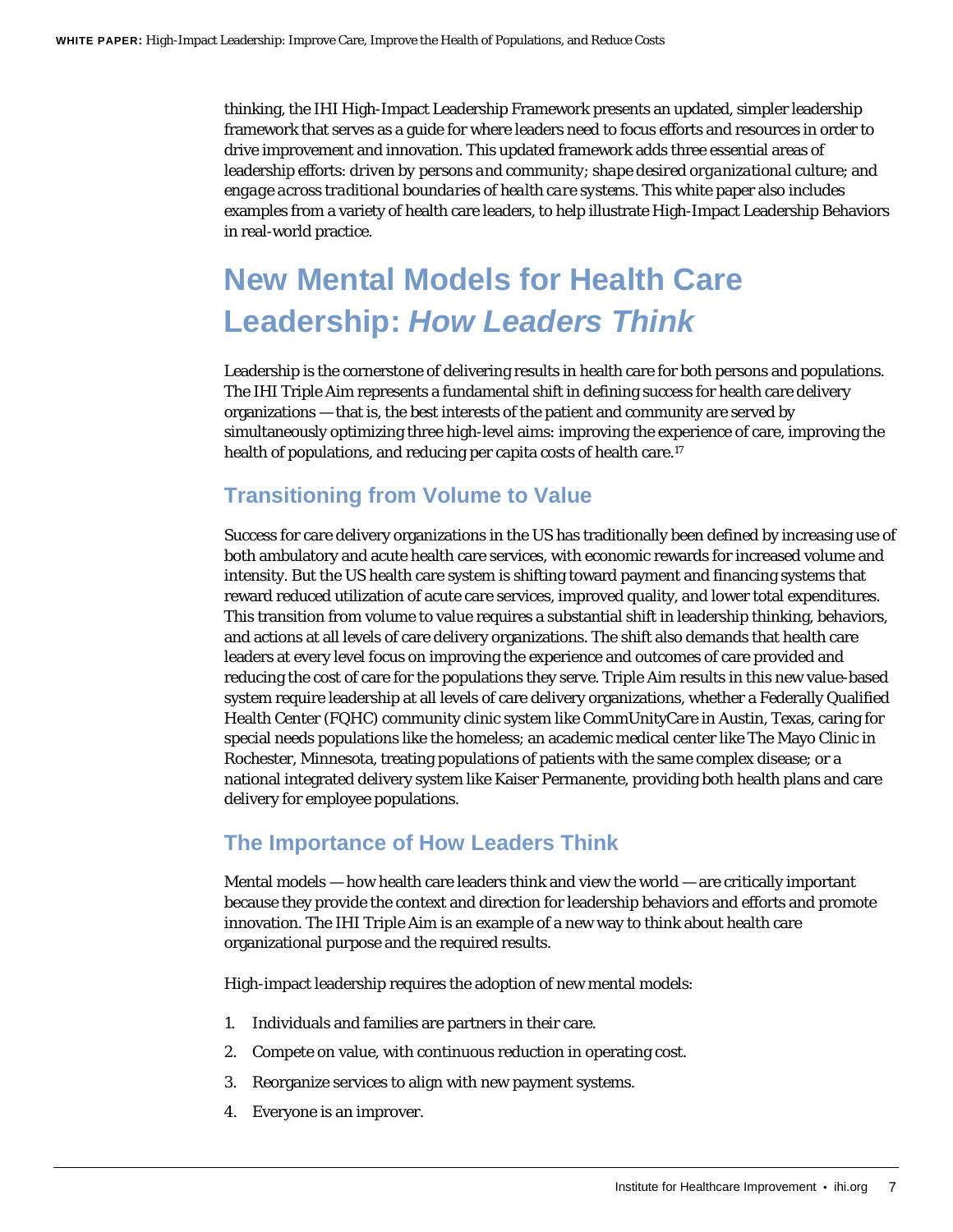With these new mental models providing context, health care leaders define success, consider new approaches, and mobilize their staffs to adapt to the continually changing business environment and promote innovation. For example, "Individuals and families are partners in their care" requires leaders to think beyond patient satisfaction and engagement. This entails a philosophical shift away from the traditional clinical interaction of asking the patient, "What's the matter?," to a whole-person interaction characterized by asking persons (not just patients), "What matters to you?" "Compete on value" requires simultaneous improvement in outcomes, patient safety, and service, with a relentless focus on elimination of waste and reduction in operating cost.(We define operating cost as the cost of producing a "unit" of health care, which might be defined as an entire episode of care, an outpatient visit, an emergency department visit, a hospital admission, a patient day, a clinic visit, a surgical procedure, a rehabilitation session, a diagnostic test, or some other bundling of tests and procedures to produce a definable "unit" of health care. It is intended to refer to the actual cost of production by the care delivery organization, not patient charges or price.)

The transition to a value-based system also requires leaders of care delivery organizations to rethink the design and organization of care delivery. The misalignment between payment systems and care delivery organizations drives increased cost. Indeed, in *The Innovator's Prescription*, Clayton Christensen makes a compelling case that the simultaneous pursuit of multiple business models by health care delivery organizations results in increased complexity and higher cost. Finally, "Everyone is an improver" redefines how improvement work is organized and how resources are deployed. Accelerating the pace of improvement and bolstering innovation requires that everyone in the organization see themselves as having two jobs: to *do* their work and to *improve* their work. Figure 2 illustrates elements of the necessary shift in leaders' thinking (mental models) as health care delivery organizations move from a volume-based to a value-based system.



#### **Figure 2. New Mental Models: Transitioning from Volume- to Value-based Systems**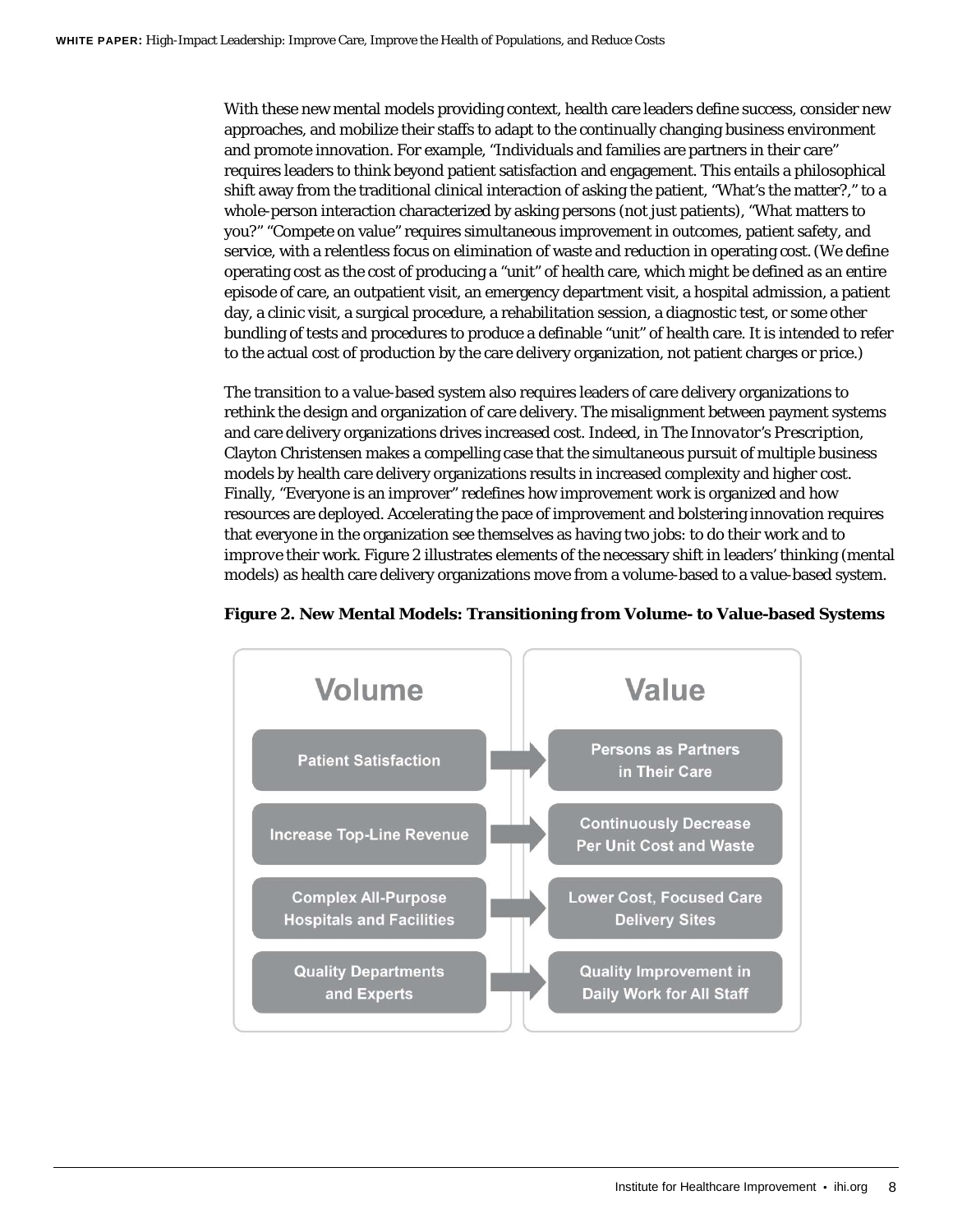## <span id="page-8-0"></span>**High-Impact Leadership Behaviors:**  *What Leaders Do*

There are many leadership theories and approaches, all helpful in different ways, and it is not our intent to compete with or replace these models. Instead, our theory is that five High-Impact Leadership Behaviors (Figure 3) are inherent in most of these theories. These behaviors are the natural outgrowth of the mental models discussed above and align with the updated IHI High-Impact Leadership Framework described in detail later in this paper. This list of five behaviors is intended to be open-ended — the starting point for health care leaders to thoughtfully examine their own leadership behaviors and practices. If they do nothing else, leaders should adopt these behaviors and know they will be moving themselves and their organizations in a direction that facilitates the transition from volume to value, driving to better performance.

| 1. Person-centeredness             | Be consistently person-centered in word and deed                                           |
|------------------------------------|--------------------------------------------------------------------------------------------|
| 2. Front Line<br><b>Engagement</b> | Be a regular authentic presence at the front line<br>and a visible champion of improvement |
| 3. Relentless Focus                | Remain focused on the vision and strategy                                                  |
| 4. Transparency                    | Require transparency about results, progress,<br>aims, and defects                         |
| 5. Boundarilessness                | Encourage and practice systems thinking and<br>collaboration across boundaries             |

#### **Figure 3. High-Impact Leadership Behaviors**

The High-Impact Leadership Behaviors collectively center on persons and community. Effective leaders raise the will for change, increase the capability of the organization on a daily basis, and drive to swift and thorough execution of changes for improvements that lead to Triple Aim results. As persons in the organization and in the community change, the culture is shaped in a new way, hopefully toward consciousness of the health of the population served, or the waste in health care, and certainly toward what matters to the persons and community they serve. For example, a leader who engages patients and community members in key improvement team meetings, or who begins each board meeting with a patient story, reinforces the vision that care focuses on what matters to the population served and builds the will within the organization to create a system that supports this behavior. The leader, through his or her own behaviors and actions, shapes the culture and fosters a person- and community-centered organization. A leader who transparently shares data on defects as well as accomplishments with patients and the community builds will and trust, signals seriousness about results, shapes a culture of openness and inquiry, and encourages connections across boundaries.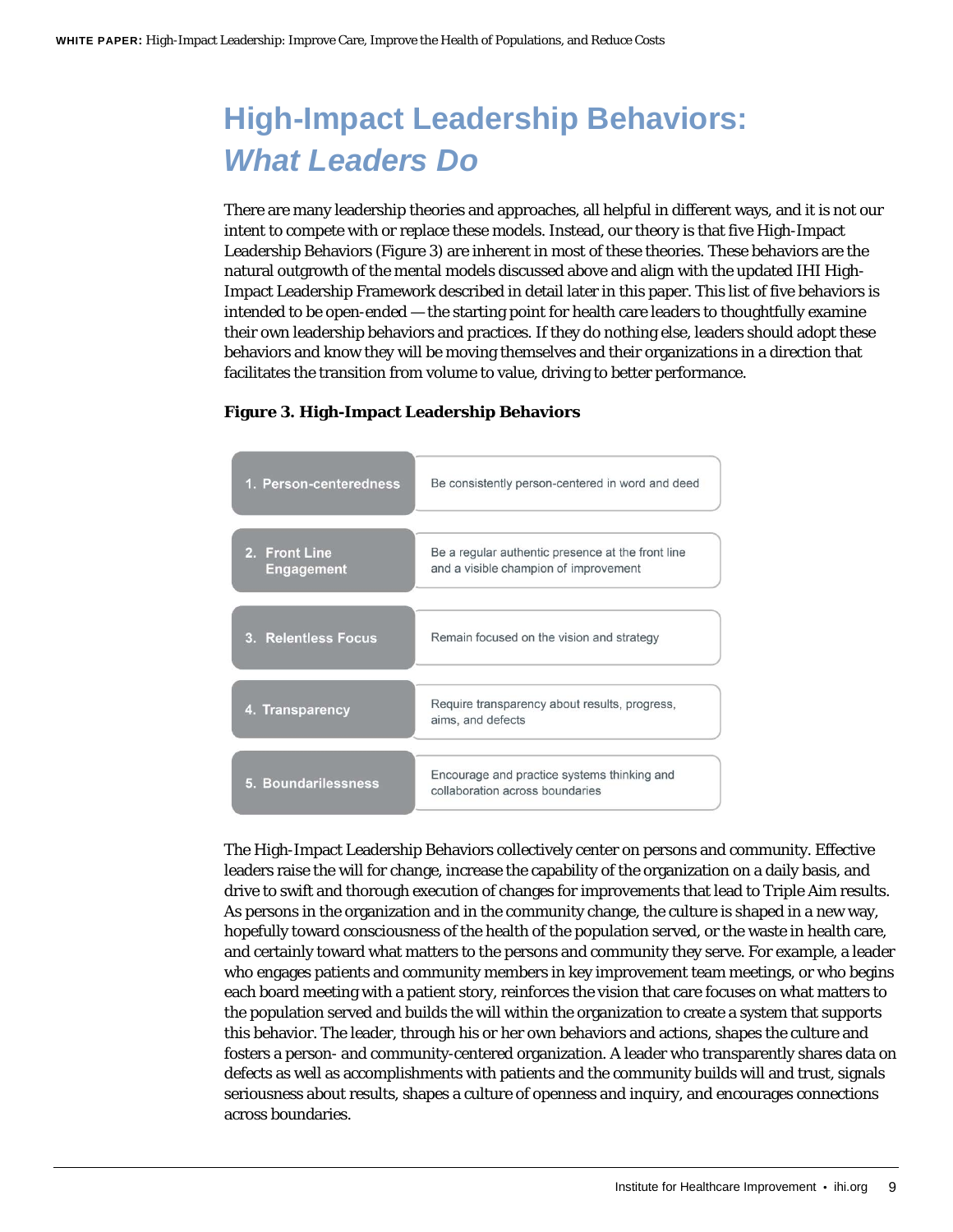### **1. Person-centeredness: Be consistently person-centered in word and deed**

Person-centeredness is the *sine qua non* of professionalism. The most effective health care leaders are person-centered in word and deed, seeking opportunities to interact with patients and families frequently. A leader demonstrates person-centeredness with the following actions:

- Routinely participating in rounds in the organization whether in a medical clinic, hospital, or community service organization — to talk with patients and families;
- Consistently inviting and supporting patient and family participation at board, leadership, and improvement team meetings;
- Discussing results in terms of persons and communities, not only diseases and dollars; and
- Declaring harm prevention a personal and organizational priority.

#### **Exemplar of Person-centeredness:**

Jed Weissberg, MD, FACP, Senior Vice President, Hospitals, Quality and Care Delivery Excellence, Kaiser Foundation Health Plan and Hospitals, Kaiser Permanente

Prompted by the Institute of Medicine reports, *Crossing the Quality Chasm* and *To Err Is Human*, and the 2001 Joint Commission standard, leaders at Kaiser Permanente (KP) convened a large work group to test policies and approaches, and to identify concerns about what was then a new level of transparency and engagement with persons for whom KP provided care. With representatives from clinical care, medical staff leadership, risk management, and medical-legal, KP adopted a Communicating Unanticipated Outcomes Policy for communicating with patients and families following a medical error, and developed a training program to ensure that staff could implement the policy as intended, with empathy and skill, and with appropriate support of colleagues and the organization.

The video vignettes and role-playing exercises KP created for the staff training sessions taught lessons in overcoming their own fears (of having to admit something went wrong; of being punished), as well as appreciation of the attributes of humanity and humility. After six full months of discussion, KP came to the realization that what they were talking about implementing was already what they aspired to do when they were at their best. The goal was to ensure they did this for every patient, every time.

#### **Exemplar of Person-centeredness:**

J. Michael Henderson, MD, Chief Quality Officer, Cleveland Clinic

A decade ago, leadership in quality and patient safety was uncharted territory for Chief Quality Officer Michael Henderson at Cleveland Clinic in Ohio, but he saw an opportunity to develop clinical leadership as awareness grew in the organization that action was needed to provide safer care and improve clinical outcomes. Strong clinical skills, commitment to patient care, and the ability to build strong multidisciplinary teams are critical things that he looks for in future Cleveland Clinic leaders. Henderson believes that leaders need to think differently and adapt to new models of care to harness the power of new knowledge and the breadth of experience of all caregivers. Specific lessons learned on his journey that Henderson believes are key for successful future leaders include the following: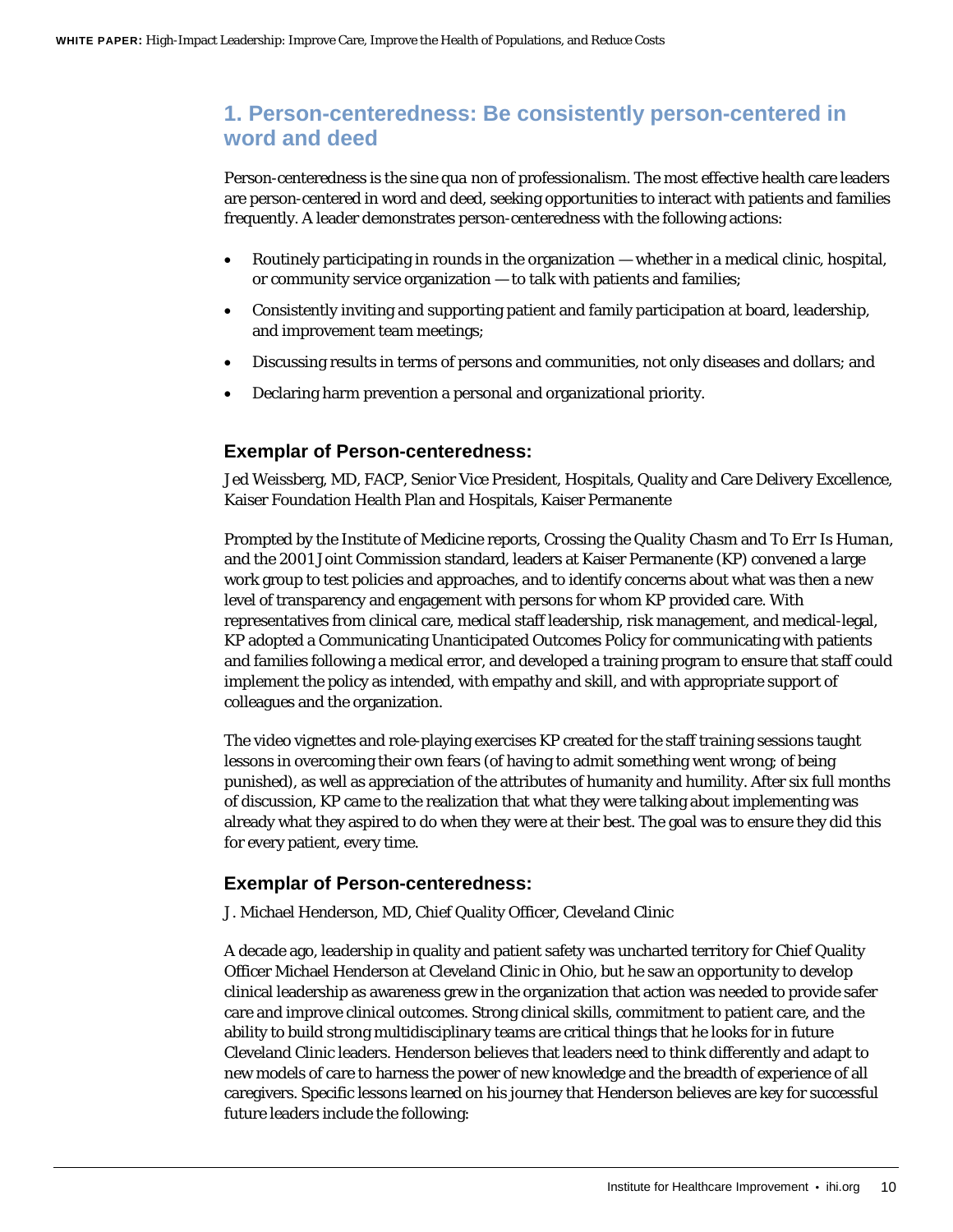- Ensure that decisions and programs are patient-centered. Clinical and improvement teams should ask themselves the question, "If I were the patient, what would I want?"
- Listen. The best ideas usually come from those who do the work, so spend time with frontline caregivers and actively seek their input.
- The importance of a "patients first" culture cannot be overemphasized. Focus on employee engagement, safety, and a fair and just culture. These start with the leaders and must permeate all layers of the organization.

## **2. Front Line Engagement: Be a regular, authentic presence at the front line and a visible champion of improvement**

The most effective leaders build trust and acquire and establish an understanding of the work at the front lines of care by regularly meeting with colleagues who deliver care at the bedside, in a clinic, or in the community, and exhibiting a genuine interest in the work performed. Behaviors like asking questions, sharing concerns, engaging in problem solving and improvement projects, and transparently discussing results (both successes and failures) help create leadership authenticity. A leader's authentic engagement and presence at the front line of care helps motivate multidisciplinary teams, especially in the context of modeling improvement thinking and methods[.18,1](#page-30-3)9

One way that Dr. Gary Kaplan, CEO of Virginia Mason Health System in Seattle, Washington, and his senior leadership team engage with front-line staff is by participating at least twice each year in week-long Lean/process redesign events with employees. Kaplan also consistently attends weekly improvement sessions at the front line. As CEO of Denver Health in Colorado, Dr. Patty Gabow led quality improvement training for over 400 employees and was actively involved in mentoring and reviewing the work of improvement teams.

At Cincinnati Children's Hospital in Ohio, all departmental managers, front-line supervisors, and employees are required to participate either as a member or a leader in a performance improvement (PI) team in order to receive a "top box score" on their performance evaluations. Front-line employees are active in defect reduction and leading or participating in 120-day improvement projects. On any given unit, run charts and control charts are posted to display their progress. Employees understand how their units' PI projects tie into the "five big dots" of the organization, according to Melody Siska, Assistant Vice President at Cincinnati Children's. Other leadership behaviors at Cincinnati Children's that promote engagement at the front line include the following:

- Regularly visit teams and work units in the organization, ask open questions and solicit ideas for improvement, while also discussing the ways each staff person's work is aligned with key strategies;
- Lead an improvement project and be transparent about what is working and what is not; and
- Transparently share results from key initiatives, both internally and externally.

Leadership engagement with front-line staff provides the opportunity for leaders to articulate how work at the point of care aligns with strategy, thus building will and promoting a culture of teamwork and patient-centeredness. Leadership engagement promotes a sense of accomplishment, pride, and joy for the workers who directly care for patients and those who support their care.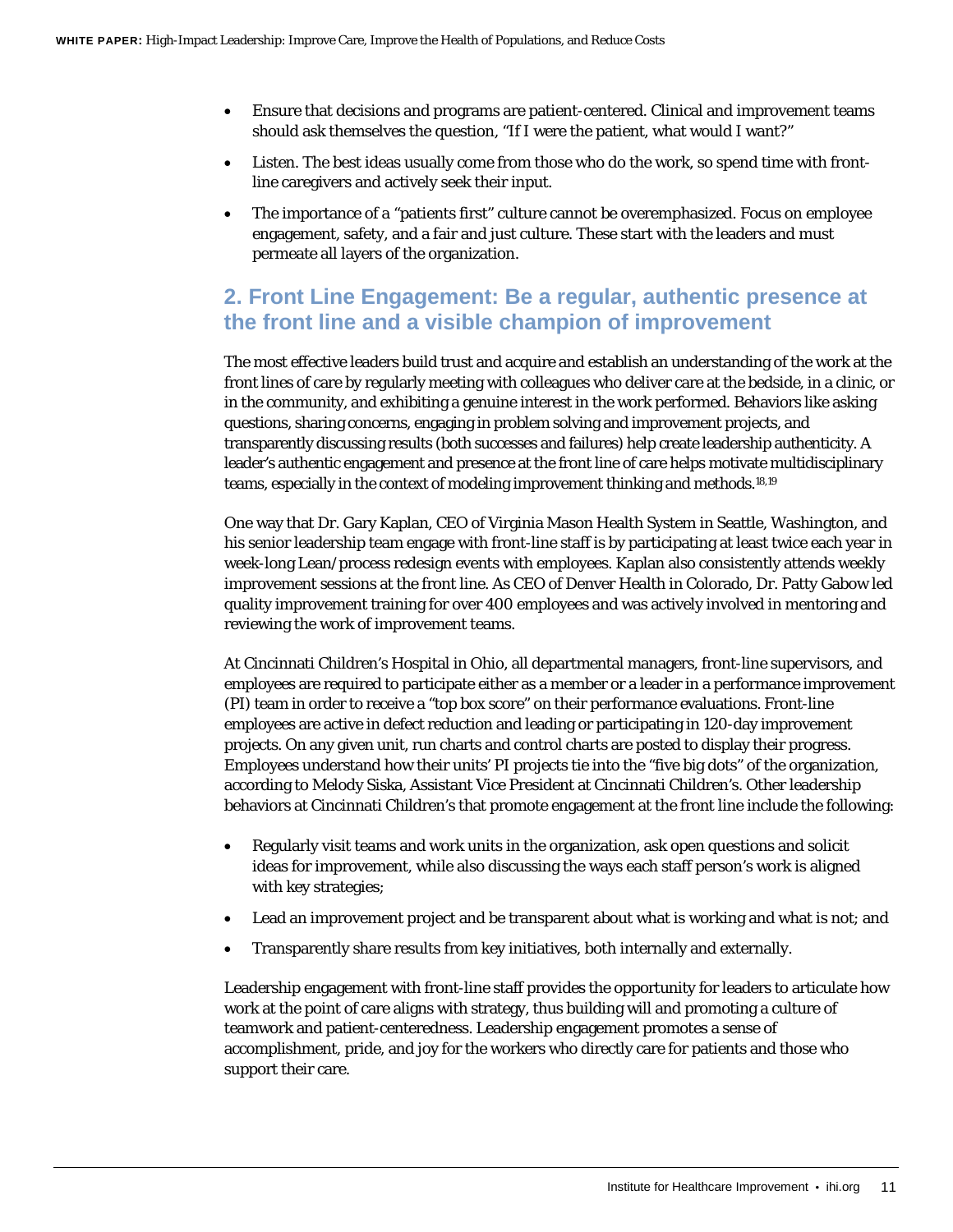#### **Exemplar of Front Line Engagement:**

Derek Feeley, DBA, Executive Vice President, Institute for Healthcare Improvement; Former Chief Executive, Scotland's National Health Service (NHS)

As Chief Executive of Scotland's NHS, Derek Feeley experienced a devastating setback in 2011. The media broke a story revealing that one of Scotland's health care delivery systems had manipulated its reporting of patient access to hospitals, hiding the fact that patients were waiting longer for services than allowed by national standards of care. These events provoked significant political and public concern and presented a substantial challenge. Feeley was deeply concerned by the cultural issues in the NHS that had allowed dishonesty, lack of transparency, and fear to get in the way of what was best for patients.

Feeley saw the failure as an opportunity for system-wide change and improvement in cultural values and the right moment to reflect on the collective values of the entire organization. He articulated his personal values at every opportunity within the NHS, stressing how important it was for leaders in Scotland to be accessible, authentic, and open. Thus began a major process of cultural engagement, during which Feeley sought the input of the more than 10,000 staff members. The process of active engagement and listening was as important as the opportunity to shape the NHS's culture. Employees who feel engaged and involved are more likely to use the same approach when providing care for patients. As a result, NHS Scotland adopted four shared values: care and compassion; dignity and respect; openness and honesty; and quality and teamwork.

## **3. Relentless Focus: Remain focused on the vision and strategy**

It is leadership's responsibility to create focus and urgency on high-priority efforts, starting with establishing a strategic vision for the organization and then translating that vision into an operational plan focused on the highest-leverage efforts. Relentless focus begins with framing the vision to be achieved and creating a sense of urgency.

In interviews with leaders, we discovered that most successful leaders intentionally develop and frame their "new vision," then build a sense of urgency in the organization about the need to change to achieve that vision. These leaders also talk about how they build consensus, communicate with others throughout the organization (often personal communications, across many different settings), and monitor the organization to see if others are "getting it." These leaders consciously spend time thinking about how to reinforce and role-model the vision through their own actions and behaviors.

Leadership behaviors that exemplify relentless focus include the following:

- Talk about the vision every day, clearly articulating the measurable and unambiguous improvement aims. For example, to reinforce the organization's current high-priority efforts, leaders may start every meeting with, "Remember, right now we are focused on three key safety initiatives and reducing wasted effort."
- Align leaders' weekly schedules with high-priority initiatives in the organization.
- Designate resources to high-priority efforts, and do not divert resources to projects that are not aligned with the organization's strategic plan.
- Review the results of the most critical initiatives weekly, removing barriers to progress.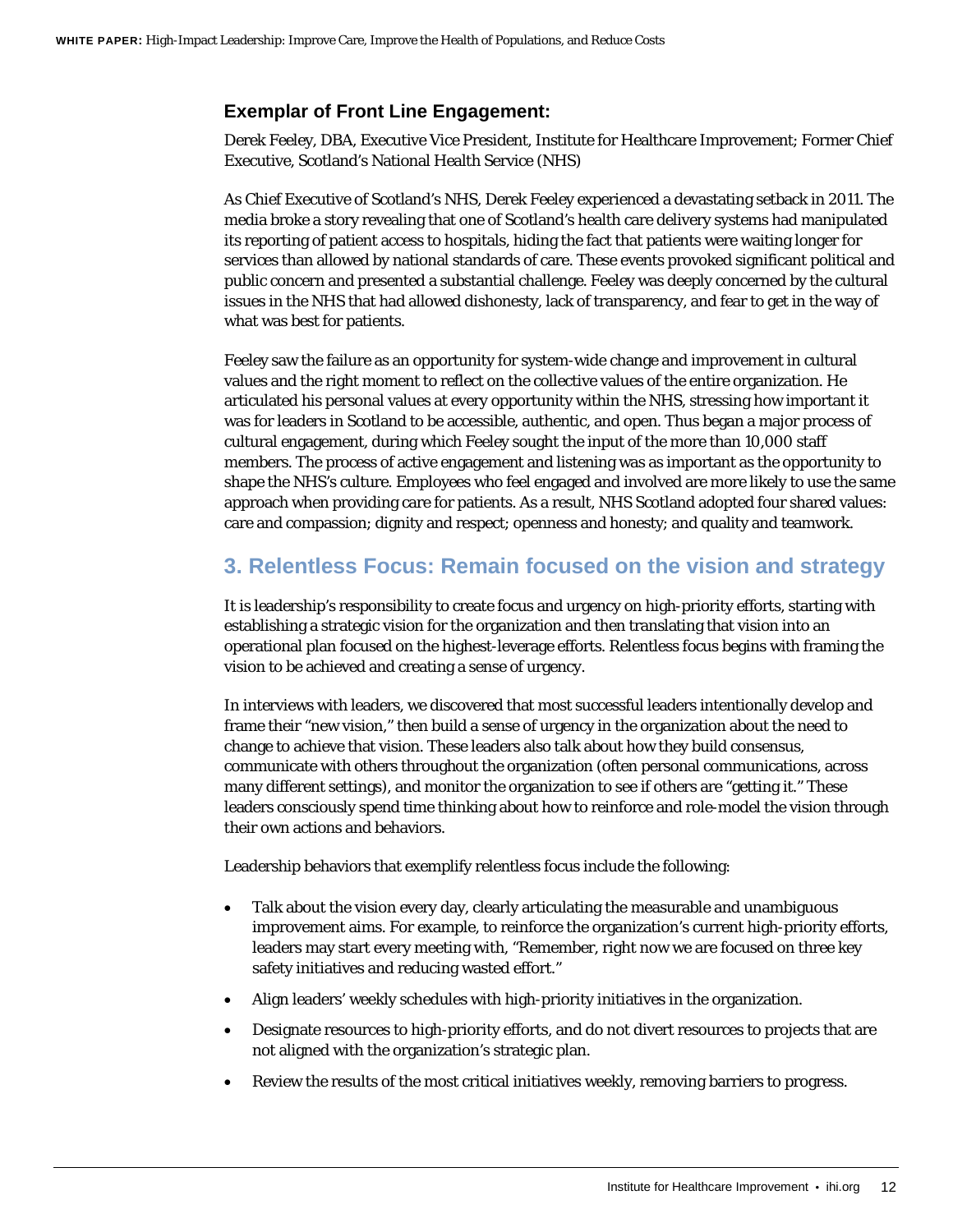• Appoint the most effective leaders to high-priority initiatives and identify high-potential leaders in training.

George Kerwin, CEO at Bellin Health in Green Bay, Wisconsin, meets quarterly with all organizational leaders to review the three to four top-priority initiatives in the organization, and to plan for the next quarter. He and his senior team review the organization-wide portfolio of initiatives to ensure that no one unit or team is overwhelmed by the high-priority efforts. That way, they can be sure that whatever is most important gets the most attention.

#### **Exemplar of Relentless Focus:**

David J. Ballard, MD, PhD, MSPH, FACP, Chief Quality Officer, Baylor Health Care System; President, STEEEP Global Institute

Leaders at Baylor Health Care System (BHCS) in Dallas, Texas, constantly reinforce the organizational vision and strategy linked to STEEEP, an acronym derived from the IOM report, *Crossing the Quality Chasm*, that calls for care that is Safe, Timely, Effective, Efficient, Equitable, and Patient-centered[.20](#page-30-4)

The STEEEP acronym was adopted by BHCS to communicate the challenge of achieving its objective to provide ideal care, and the "steep" challenge of ascending from current levels of care to achieving the Triple Aim (better care for individuals, better health for populations, and reduction in per capita health care costs). The STEEEP message was extremely powerful in shaping a culture at BHCS focused on health care quality, from the system's board members (who are predominantly Dallas-Fort Worth area community leaders) to the more than 20,000 employees system-wid[e.20](#page-30-4)

BHCS's development, deployment, and rapid adoption of a standardized order set for heart failure exemplifies the organization's systematic approach to STEEEP care, including dedication of resources for training clinical and administrative staff in quality improvement methodology, an unwavering commitment to quality performance transparency, and use of robust, data-driven evaluations of initiatives to determine both clinical effectiveness and cost implications[.21](#page-30-5) Baylor's experience underscores the imperative of focus on vision and strategy and the impact that local evaluation of improvement initiatives can have on buy-in and uptake. Ballard says that the focus also lays the foundation for the spread and sustainability of effective practices, leading to better clinical and financial outcomes.

### **4. Transparency: Require transparency about results, progress, aims, and defects**

In 1905, Dr. Ernest Codman pioneered the "end result idea," contending that health care professionals should follow all patients to evaluate the results of their management and that the results be shared transparently with the public.<sup>22</sup> Codman's idea was heretical a century ago, but today it is recognized as the beginning of quality and person-centeredness. He understood that studying outcomes and transparency in sharing results promoted meaningful change and superior results.

Transparency is a powerful catalyst for organizational change and learning. It entails sharing data that demonstrates both positive results and defects, and helps reveal opportunities for improvement. Leaders need to be open and firm about the organization's commitment to — and expectation for — transparency and a path to action for eliminating defects.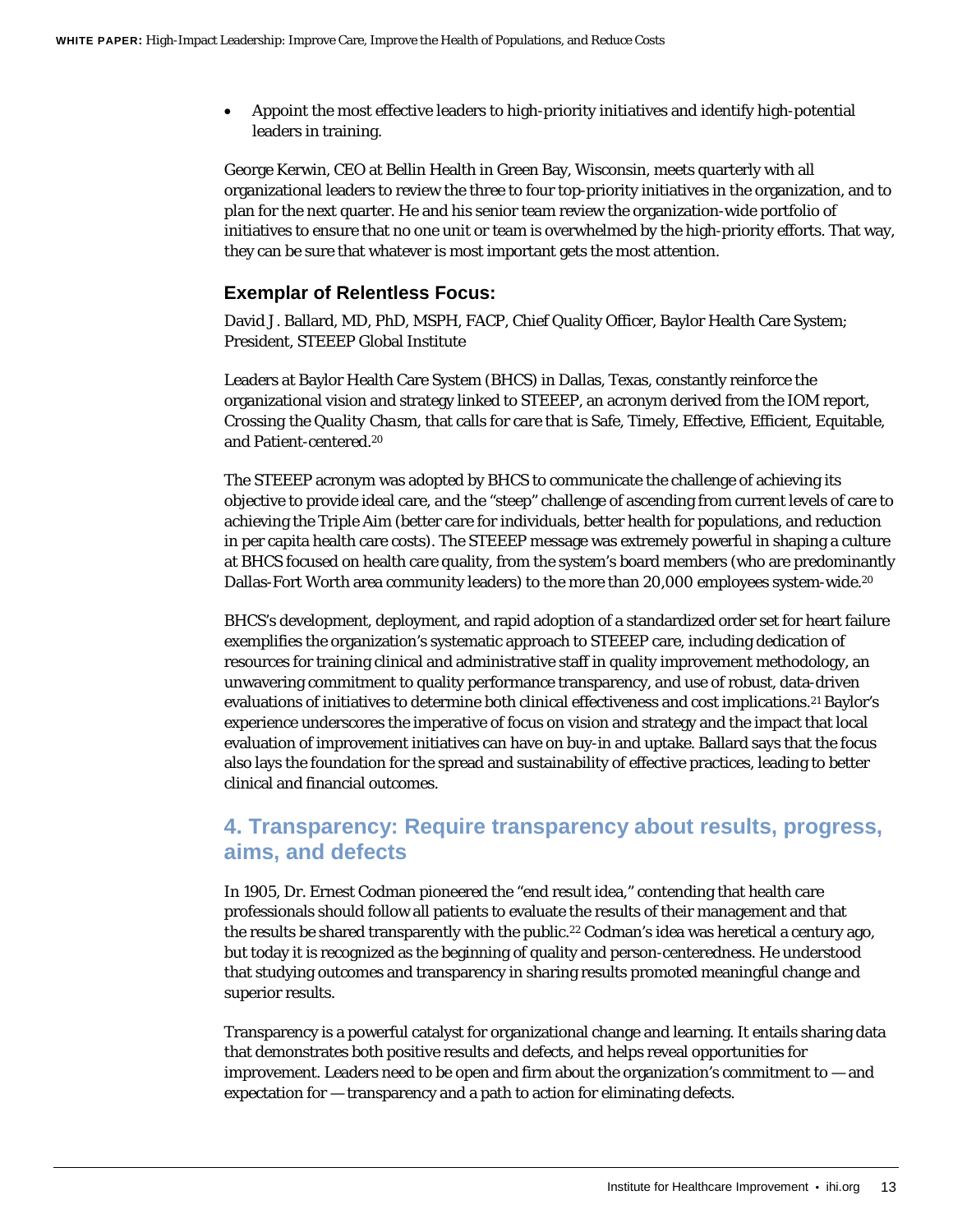Jim Anderson, former CEO of Cincinnati Children's Hospital Medical Center in Ohio, took a bold and then-unprecedented step when he supported displaying patient safety results and adverse event summaries on the hospital's website. Transparency means acknowledging major problems and motivates the actions to find the solution. Transparency means being candid with other stakeholders in the health care system. For example, in the intensive care units, Cincinnati Children's displays the current infection rates on computer monitors at each bedside for staff and parents to see. Dr. Uma Kotagal, Senior Vice President for Quality and Transformation, says sharing data with competitor organizations about results of discharge processes and transfers has contributed to reducing readmissions and facilitated transferring patients to the setting with the best performance for a specific procedure.

One characteristic of high-reliability organizations (i.e., those that deliver the best care for every patient, every time) is that they relentlessly concentrate on what could go wrong. High-reliability institutions fastidiously investigate near misses and failures, and then act deliberately to redesign processes and systems of care and support services. Transparency surfaces the ideas, and generates the energy and the will for action and self-analysis[.23](#page-30-7)

Leaders cannot be transparent without key data on use of services, costs of care, and health outcomes. They must ensure that their organizations' information systems provide the data needed to identify gaps, so these gaps can then be addressed. Transparency about the health of the population served requires systems that track patients through the community health care system, from location to location and provider to provider, and show which persons are not reaching health goals such as blood sugar and cholesterol levels and healthy weights. When leaders practice transparency, they are by necessity supporting capable information systems. For example, when cystic fibrosis (CF) patients at Cincinnati Children's Hospital Medical Center were experiencing improved nutritional status as part of an improvement effort, the staff was gratified and optimistic. When Dr. Maria Britto, the leader in chronic illness care, and the CF team examined the results by insurer, they discovered that children on Medicaid were not realizing the same gains in nutritional status as those with commercial insurance, indicating that poverty might be a factor in outcomes. Because of the hospital's transparent sharing of data, the CF team began adding specific interventions to address nutritional failure for patients who were not responding to the standard approach. Within two years, data showed that the disparity had all but disappeared.

Deliberate use of transparency for transformation enables accountability and trust to develop, and promotes self-study and learning. Active transparency begets humility, and humility begets trust, the currency of leadership[.24](#page-30-8) The most successful health care organizations and leaders collect the most meaningful data on the most important patient care features and then relentlessly work to improve them[.19](#page-30-9) A leader's transparency has many salutary effects; transparency helps to:

- Build the will to improve care;
- Shape the culture into one of openness, with attention to eliminating defects;
- Raise improvement capability through access to real-time data;
- Track the progress to results such that mid-course corrections are possible;
- Engage partners and empower teams across boundaries; and
- Provide patients and community members with opportunities to participate in improvement and motivate change.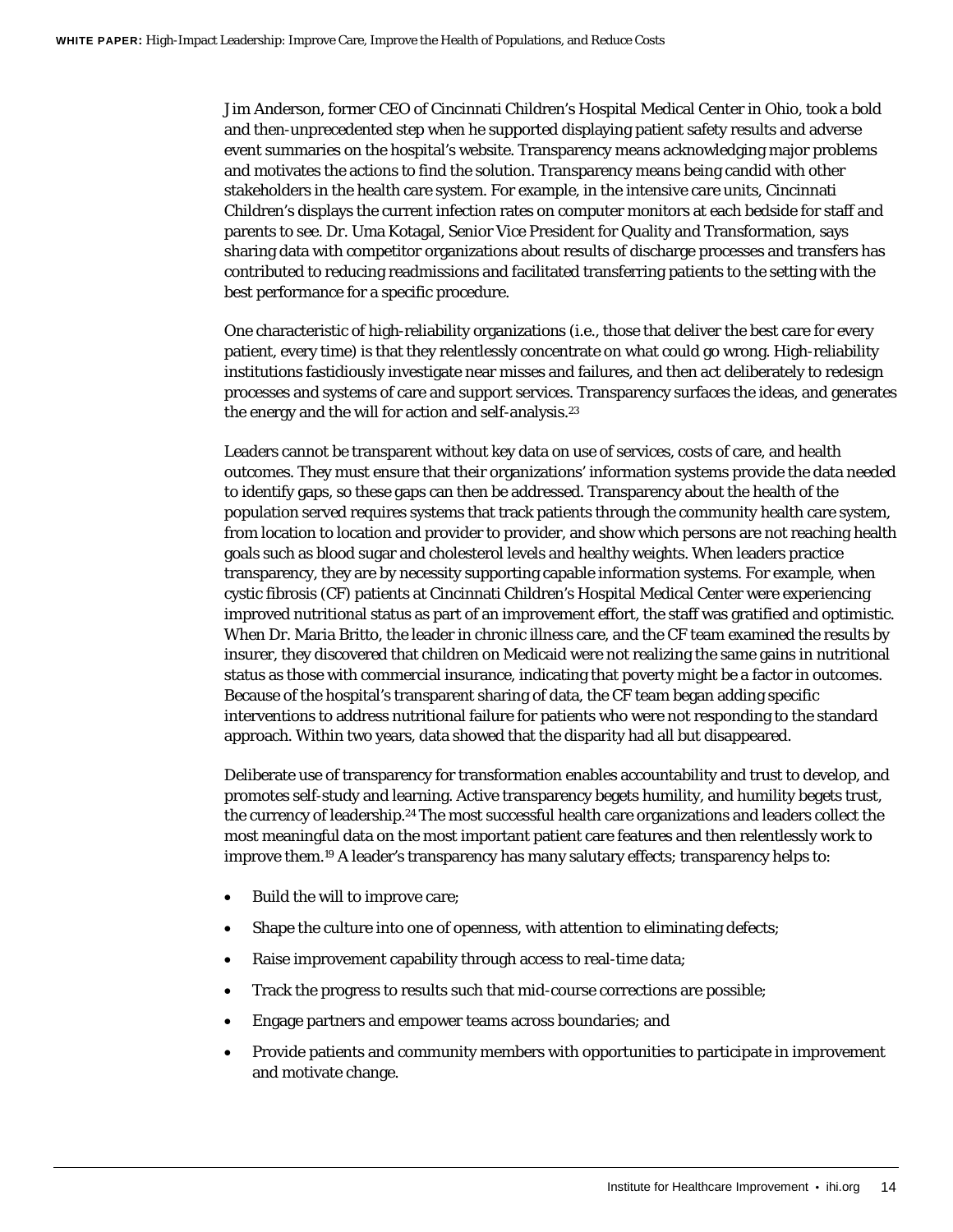#### **Exemplar of Transparency:**

William C. Rupp, MD, CEO, Mayo Clinic of Florida

CEO Bill Rupp has set an expectation that his clinical teams at Mayo Clinic in Jacksonville, Florida, post relevant patient-centered performance data in the hallways for all families, patients, and staff to see. He leads morning rounds to review results with staff and discuss their efforts to improve them.

At the first two all-staff meetings after he started his new role as CEO, Rupp was asked publicly about the hospital's specific infection rates. He knew the exact numbers by memory; this sent a strong message to all colleagues that the leader truly cared about patient harm and that it was front of mind for him (and that a CEO knew more than just the financials). He used transparency bolstered by relentless focus on process improvement as keys to success. As Rupp explains, "If you display important results for everyone to see, you catalyze meaningful action. Patient results engage medical professionals; financial results do not."

### **5. Boundarilessness: Encourage systems thinking and collaboration across boundaries**

The concept of boundarilessness bridges two closely connected leadership behaviors. The first is the genuine, action-generating receptivity and openness to ideas, or "mental boundarilessness." It can be applied to an active search beyond one's immediate confines for best practices when approaching problems. It is a model for successful engagement across boundaries, fostered by greater social capital, and an attribute of a learning organization[.25](#page-30-10) Leaders who play a key role in modeling and leading engagement across boundaries should establish the expectation for both adoption and active diffusion of practices and learning. Mental boundarilessness is tightly coupled with innovation and displayed by behaviors that emphasize curiosity — asking open-ended questions, encouraging others to seek and try new ideas, encouraging and promoting diversity, and encouraging non-traditional approaches to problem solving.

The second type of boundarilessness is reflected in the leader's willingness to cross traditional boundaries, both internal and external, in the pursuit of Triple Aim results. With an increasing proportion of care aimed at persons with chronic conditions, care delivery organizations of all kinds will need to work together and with social service organizations to coordinate care across the continuum and deliver person-centered care. Their shared aim is seamless, coordinated care that answers the question, "What matters to me?," for the people receiving care. Leadership across organizational boundaries requires new actions and relationships.

Collaboration is a natural dividend of properly executed boundarilessness, connecting colleagues on multidisciplinary teams and from different parts of the organization, and with partners from outside the organization as necessary. Leaders must be skilled at building and maintaining teams, and lack of such skills is a common reason why leaders fail.<sup>26</sup>

How do leaders demonstrate boundarilessness?

- They ask open questions.
- They visit improvement teams, work units, and other organizations.
- They harvest ideas from within the organization and from other leaders and organizations.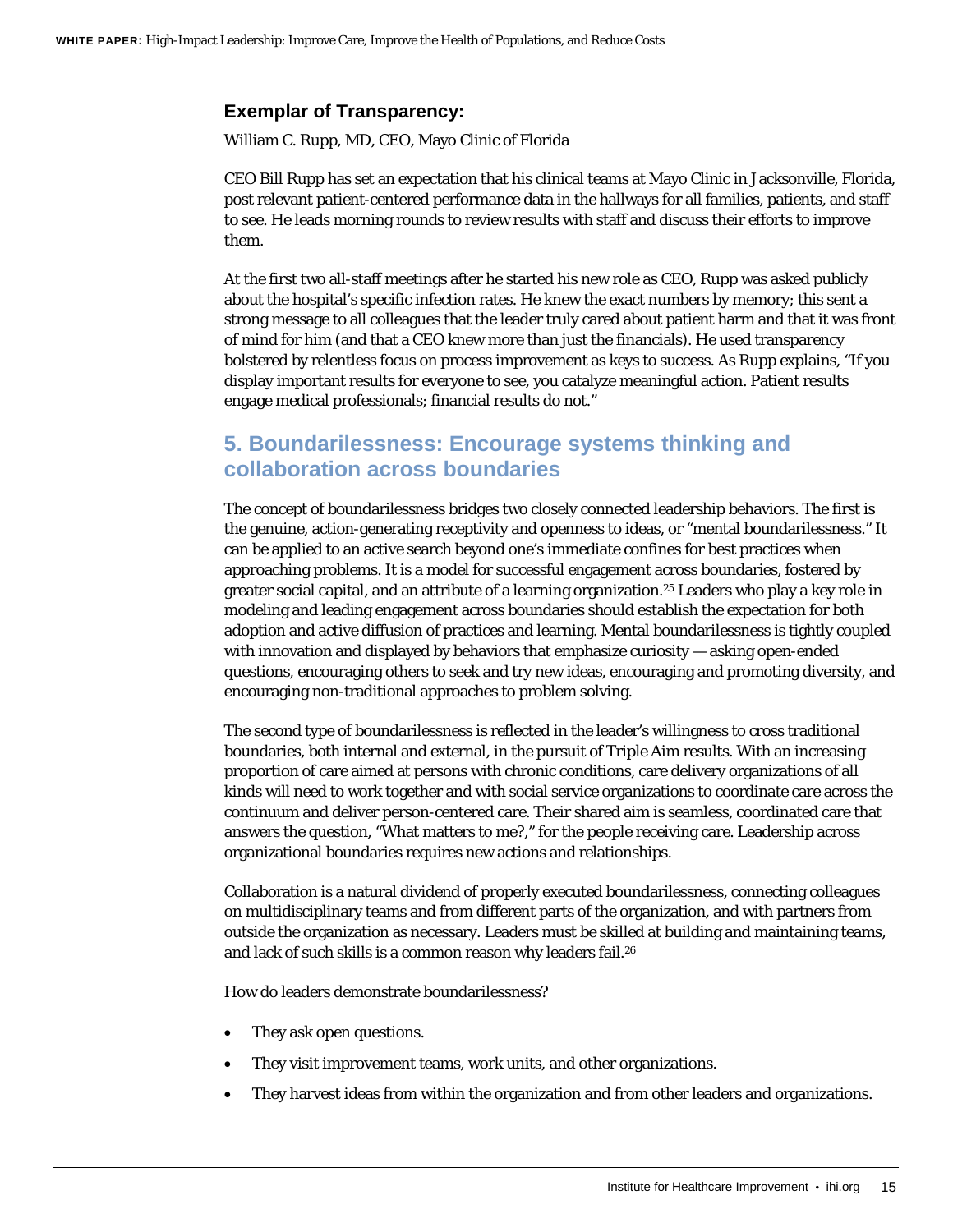- They seek shared aims and advocate for win-win scenarios with physician practices and other community service providers.
- They are generous with attention and connections.
- They share resources.
- They utilize systems thinking to frame problems and challenges for those they lead.

When boundaries are removed, will builds around shared aims and a shared vision emerges, a culture of openness becomes possible, and new capabilities, ideas, and resources become available. The Center for Creative Leadership calls this "boundary spanning leadership" — "the capability to create direction, alignment, and commitment across boundaries in service of a higher goal."27

#### **Exemplar of Boundarilessness:**

Peter J. Knox, Executive Vice President, Bellin Health

At Bellin Health in Wisconsin, leaders know that success relies on the whole community. Executive Vice President Pete Knox has created a series of win-win arrangements for the health system that reach across organizational boundaries. For example, Bellin developed easy-access "minute clinics" to remove boundaries to primary care; provided physical therapists as trainers for local school sports teams that also are helping the schools raise the activity level of staff and students who are not athletes; and partnered with local employers to provide effective ambulatory care and occupational health.

#### **Exemplar of Boundarilessness:**

Dan Wolterman, MBA, MHA, President and CEO, Memorial Hermann Health System

Approximately five years ago, Dan Wolterman, President and CEO of Memorial Hermann Health System in Texas, recognized the need to accelerate the development of the Clinical Integration network and its alignment with the strategic objectives of health reform. Long before the implementation of the Affordable Care Act, funding was made available to create a Primary Care Medical Home network with the goal of strengthening the physician-patient relationship and organizing around patient-centric practices. These cross-practice committees have overseen process changes in office-based care that have transformed the local practice of medicine for patients and physicians. This model delivers value across the community by helping patients stay healthy through the use of sophisticated monitoring and care management activities, which have led to improved patient satisfaction, better health care quality, increased involvement of patients, and lower costs over time.

#### **Exemplar of Boundarilessness:**

Gary Kaplan, MD, Chairman and CEO, Virginia Mason Health System

Innovation is a pillar of Virginia Mason's strategic plan. As a result, its leaders understand the necessity of innovation and continually speak to its importance. Virginia Mason uses Lean methodology as the platform for innovation, to build on current processes and measure success. The organization invests in training physicians on idea-generating techniques to harvest robust information and ideas, and sponsors ongoing innovation grants to encourage improvement.

Physician engagement is also accomplished through participation in rapid-cycle improvement workshops. At these workshops, front-line physicians and clinical staff learn and work to redesign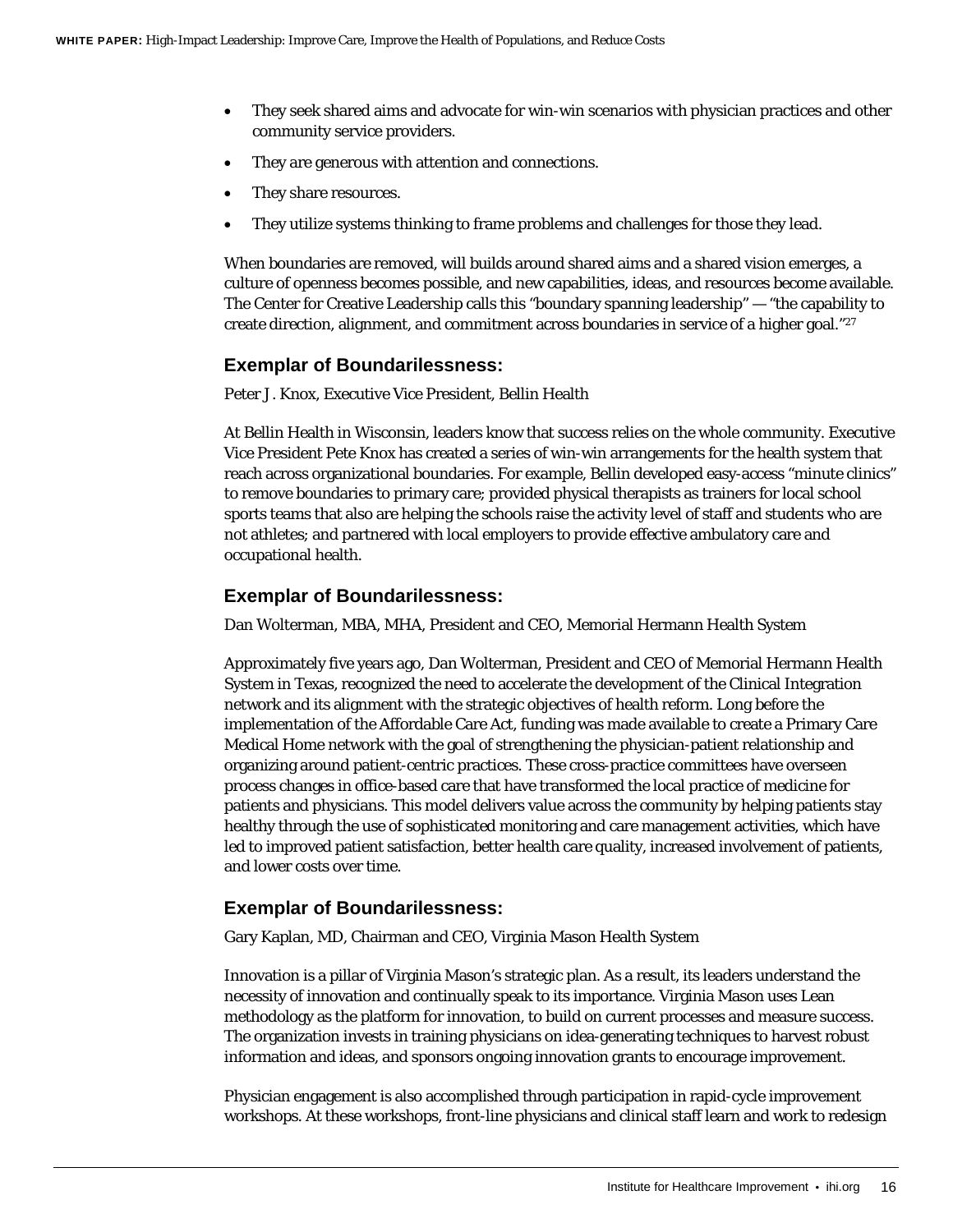care processes in what Virginia Mason describes as a "see/feel experience of self-discovery." In addition, they develop compacts to clarify expectations between the physician and the organization, defining "what every physician has every right to expect from the organization" and "what the organization has every right to expect from the physician." The compact formalizes expectations and provides a foundation for measuring performance.

Virginia Mason believes that a deep understanding of the current state is essential to identify opportunities for improvement that lead to a better future state. Dr. Kaplan believes value stream maps of all major process flows require staff to work across boundaries. Virginia Mason has progressed in this approach to understand how a specific process fits within the value stream. For example, the joint replacement process actually begins in the primary care physician's office. Truly understanding the current state requires looking both upstream and downstream. Accordingly, Virginia Mason's metrics are designed to measure the total value stream map rather than its individual components, which encourages systems thinking and collaboration across boundaries.

Each of these five High-Impact Leadership Behaviors accomplishes several leadership aims at once. For example, a leader who demonstrates person-centeredness by engaging patients or community members in key planning or improvement meetings, or by starting each meeting with a patient story, will reinforce a vision and build will, shape the culture, and of course foster a personand community-centered organization. Taken together, they serve as a simple but powerful guide for the daily behavior of an effective health care leader.

## <span id="page-16-0"></span>**The IHI High-Impact Leadership Framework:**  *Where Leaders Focus Efforts*

The High-Impact Leadership Behaviors describe how effective leaders behave; in this section, we present a framework that suggests where effective leaders focus their efforts. The IHI High-Impact Leadership Framework (Figure 4) provides a visual map of the critical domains in which leaders of care delivery organizations, departments, and microsystems must focus their efforts and resources to drive improvement and innovation to achieve Triple Aim results for the populations they serve. The actions and initiatives pursued within each domain of the framework are shaped by the new mental models and supported by the practice of the High-Impact Leadership Behaviors previously described.

The framework is a practical method of focusing and organizing leadership efforts for leading improvement and innovation. It is built on social science leadership research and the collective learning of IHI and others over the past decades[.1,](#page-29-1)[15,](#page-30-0)[16](#page-30-1) Specifically, the framework builds on the leadership thinking and work of Tom Nolan, Don Berwick, Maureen Bisognano, James Reinertsen, and many others at IHI who, over the years, have helped motivate health care leaders to drive improvement and address system-wide change. The updated IHI High-Impact Leadership Framework is a distillation of broad leadership experience, practices, theories, and approaches. It also represents the natural evolution of four major IHI works: *Leadership Guide to Patient Safety*, *Seven Leadership Leverage Points for Organization-Level Improvement in Health Care*, *Execution of Strategic Improvement Initiatives to Produce System-Level Results*, and *Pursuing the Triple Aim: Seven Innovators Show the Way to Better Care, Better Health, and Lower Costs*[.11-14](#page-29-2)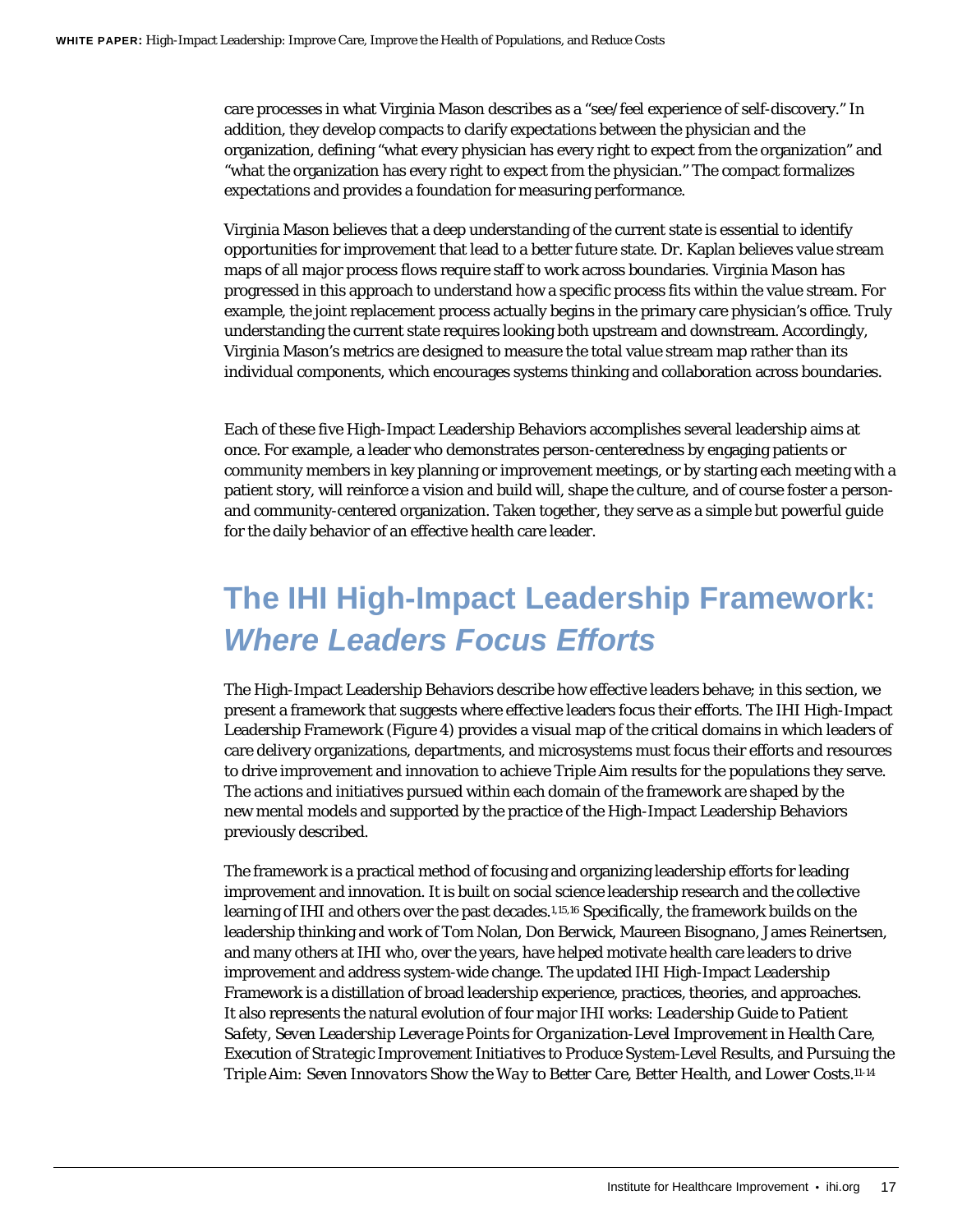The IHI High-Impact Leadership Framework explicitly addresses three new required leadership efforts and actions: *driven by persons and community*; *shape desired organizational culture*; and *engage across traditional boundaries of health care systems*.



#### **Figure 4. IHI High-Impact Leadership Framework**

### **The Domains of the IHI High-Impact Leadership Framework**

The use of nested circles in the framework is intentional. The Venn diagram at the center conveys the interdependence of the three core leadership domains of vision and will, capability, and results (an evolution of IHI's *Will*, *Ideas*, and *Execution* framework),12 with persons and community at the center as the driver. Culture is shaped by the collective influence of leadership behaviors and actions. Culture in turn supports will building, capability development, and delivering results in the organization, and provides for sustainability and momentum for spread. The outermost circle emphasizes the need for leaders to engage across traditional boundaries, regardless of whether those boundaries are internal departmental or external organizational boundaries.

Many leadership initiatives and efforts will likely support progress in multiple domains of the framework. The power of the High-Impact Leadership Behaviors is that they cut across and support efforts in all six domains of the leadership framework. For example, Robert Colones, President and CEO of McLeod Health in Florence, South Carolina, leads his senior leadership team on daily rounds of patients. This person-centered leadership behavior involves interviewing patients and staff to learn what is going well and what is not going so well. He "huddles" with the leadership team after the rounds to review what has been learned and take appropriate actions, as necessary. The High-Impact Leadership Behavior, "Person-centeredness," practiced by Colones and his senior leadership team clearly supports the Driven by Persons and Community domain in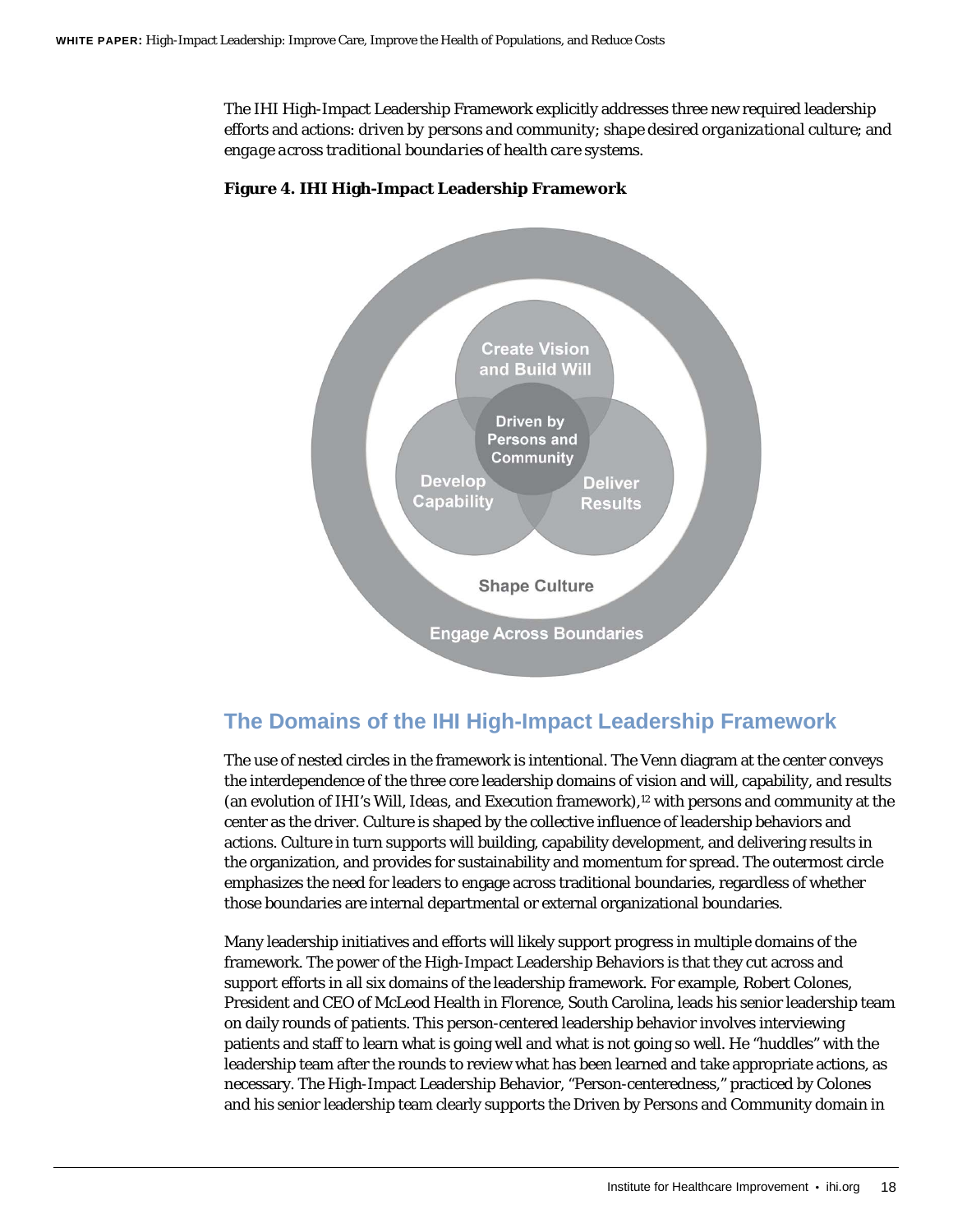the leadership framework, and it also is critical to supporting the team's efforts in all other domains: build will, develop the capability of the senior leadership team, deliver results, shape the organizational culture, and engage across boundaries.

The six domains of the framework collectively represent the critical areas in which leaders at all levels of health care delivery systems must engage and focus their actions, behaviors, and efforts, and provide resources in order to drive improvement and innovation. Figure 5 provides some high-level examples of leadership actions, behaviors, and efforts for each domain. In the following sections of the paper, we explain why each domain is important and provide examples for each domain.

#### **Figure 5. IHI High-Impact Leadership Framework with Examples**

#### **Driven by Persons and Community Create Vision and Build Will** • Include patients on improvement Boards adopt and review systemteams level aims, measures, and results • Start meetings with patient stories Channel leadership attention to and experience data priority efforts • Transparently discuss measures • Use leadership rounds to **Create Vision** and results model engagement with and Build Will patients and families Driven by **Deliver Results Develop Capability** Persons and Community • Teach basic improvement • Use proven methods and tools **Develop Deliver** at all levels • Frequently and systematically review Capability Results efforts and results • Invest in needed infrastructure and resources • Devote resources and skilled leaders to high-priority initiatives • Integrate improvement with **Shape Culture** daily work at all levels **Engage Across Boundaries Shape Culture Engage Across Boundaries** • Communicate and model desired behaviors Partner with other providers and • Target leadership systems and community organizations in the organizational policies with desired culture redesign of care • Take swift and consistent actions against • Develop cross-setting care review and

undesired behaviors

- Model and encourage systems thinking
- coordination processes

## **Driven by Persons and Community**

We have deliberately placed this domain at the center of the framework to underscore leaders' duty to truly embrace person- and community-centered care. In essence, nothing should be designed, developed, or improved for patients and community members without their being part of the process. Leaders should clearly and concisely describe and demonstrate to staff what is meant by patient and family engagement, why it is important, and how it fits with the organization's strategy. If leaders at every level effectively convey how each individual in the organization contributes every day to patient experience, then the potential for excellent patient experience outcomes increases dramatically.28 By beginning meetings with a patient's story of their health care experience, leaders reinforce the understanding that staff in the organization are impacting lives, not numbers. Dr. Gary Kaplan, CEO of Virginia Mason Health System, begins board of directors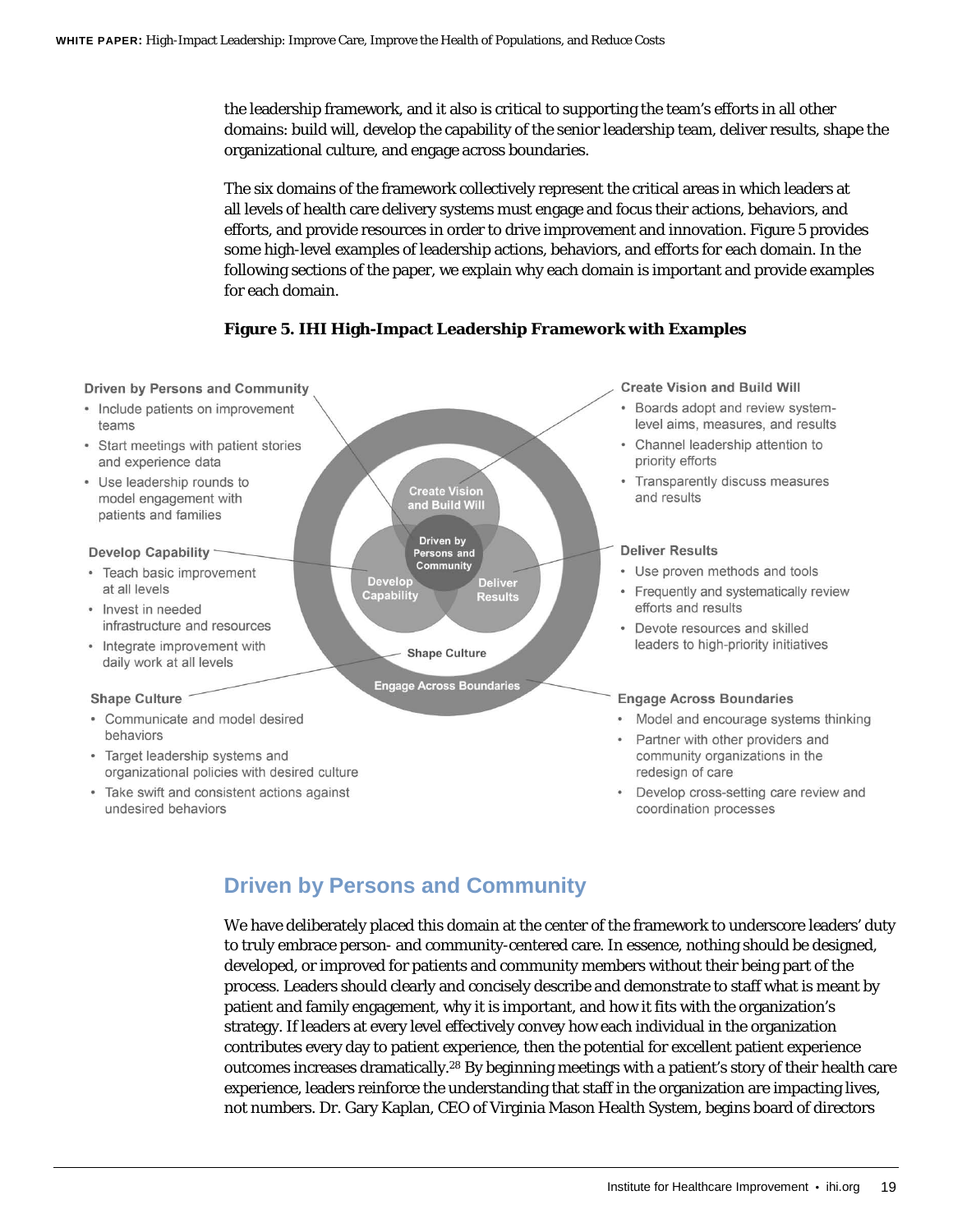meetings with a patient story, some positive and some illustrating opportunities for improvement. Inviting patients and families to leadership meetings emphasizes the need to consider the human impact of health care systems.

Persons and the community at the center of the framework means engaging them and listening in ways never imagined a decade ago. At Cincinnati Children's Hospital and Medical Center, patients and/or their parents participate as equal members on every improvement team. The team carefully selects and supports their participation. The patient and parent members see the data from improvement efforts, suggest change ideas, and study results with the team. Parents say, "The clock is ticking for my child. What takes so long to improve this?" Patients say, "You might think it is better for me to have the foods I like, but what about making my own schedule for therapy?" Leaders at all levels engage patients, families, and the community in improvement and care redesign and transparently share results.

The Patient- and Family-Centered Care methodology developed by Anthony M. DiGioia, MD, an orthopedic surgeon at UPMC in Pennsylvania, integrates patient and family voices into the health care delivery system while focusing on decreasing waste and improving care. Involving patients in the design of health care processes ensures efficiency without the need for added resources. The perspective of patients and families clearly and quickly identifies aspects of the care experience that are less than ideal from their points of view, and aspects of the care experience that may also compromise outcomes and increase waste and costs. Engaging patients and families as full partners in redesigning care delivery not only meets the needs of patients, families, care providers, and the organization, but also directly ties into the Triple Aim of improving the individual experience of care, improving the health of populations, and decreasing the cost of care delivery.29

Community-centered care can be seen most clearly when visiting FQHC community clinics like CommUnityCare in Texas or Pueblo Community Health Center in Colorado. These clinics' boards of directors are community members, with a required majority from the patient populations they serve. Their staff are members of the community, and they have many connections to make community engagement easy. To understand what community-centered care means, it is worth reviewing what the leaders do in these organizations. First, they know and talk about community health measures as well as their own organization's performance measures. They sponsor and lead (not just appear at) community health events. They donate their organization's resources to health screenings, health education programs, and on-site care delivery (e.g., mobile mammography, mobile dentistry, etc.). They raise funding for community programs that do not necessarily benefit their organization. They practice boundarilessness.

In Colorado, Pueblo Community Health Center CEO Donald Moore has formed a new community coalition with representatives from local hospitals, public health, and social service organizations to pursue Triple Aim results across the entire community. In Austin, Texas, CommUnityCare is a key player in a new Community Care Collaborative that is redesigning access and care under a Medicaid waiver from the Centers for Medicare & Medicaid Services. At Denver Health, a public safety net hospital in Colorado, Dr. Patty Gabow and other leaders believe the local community and population they serve need a truly integrated health care delivery system. They developed relationships with behavioral health care providers, home health services, and long-term care facilities because those services were not readily available within the Denver Health system. They understood the importance of linking the community's mental health with physical health. In order to increase the community's access to health care services, they worked with schools and social services to facilitate enrollment for Medicaid services. They moved from a medical home to a medical neighborhood model.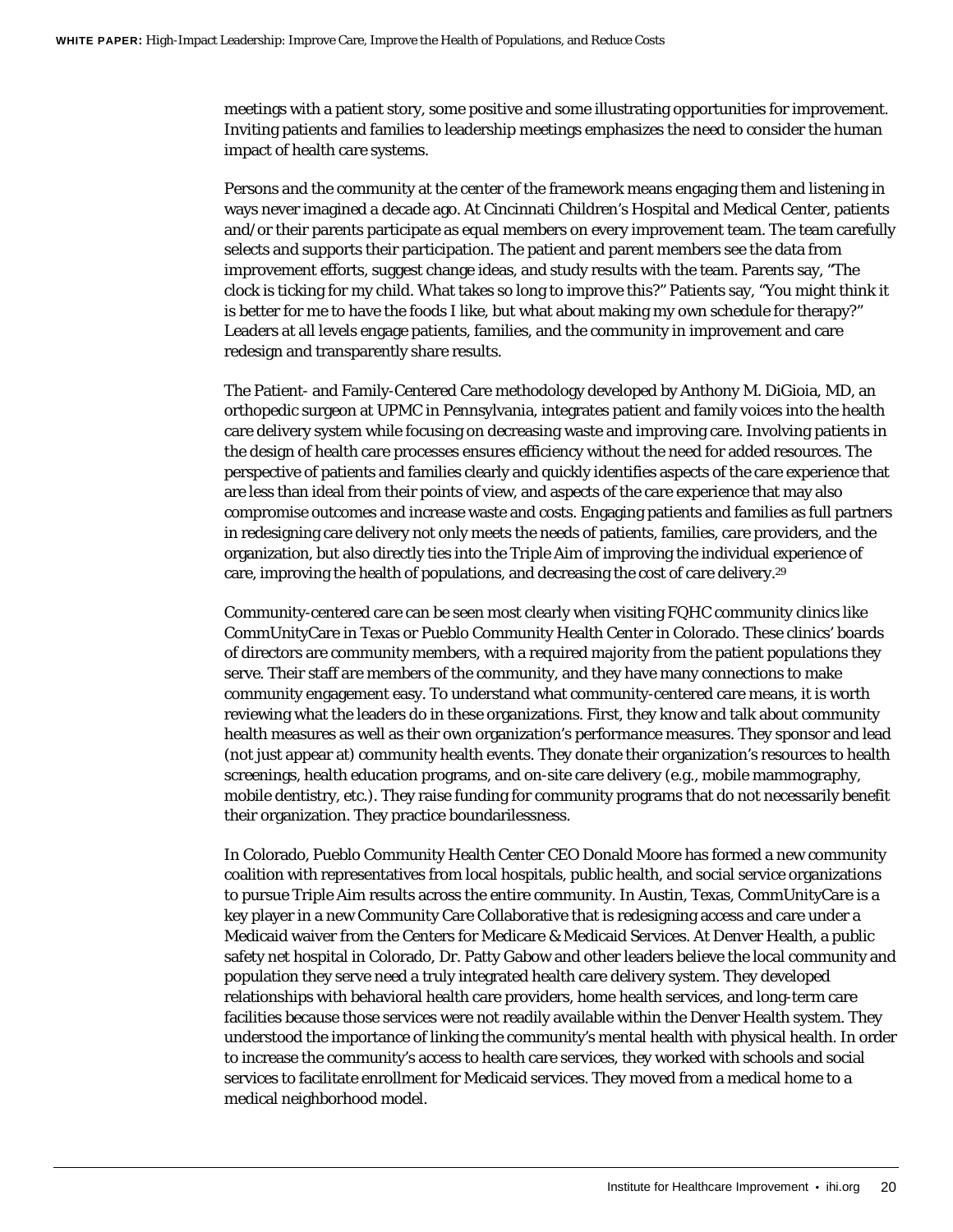### **Create Vision and Build Will**

Achieving results at the system or organizational level requires building will at all levels. The commitment of senior leaders is indispensable to make a new way of working attractive and the status quo uncomfortable. Senior leaders need to create urgency around the need for and acceptance of change. Reliance on past norms and practices must be considered unacceptable[.13](#page-29-3)

The repeated articulation of a clear and compelling vision for the organization's future is a key to building will. If done well, all staff should be able to link this vision of the future with organizational strategic goals. Lack of clarity increases fear, misalignment of efforts, and barriers to change. For example, a leader might say, "We want to be the best delivery system in our market." While simple and easy to remember, this goal is open to many interpretations. Contrast that with a leader who might say, "We want to be an organization in which every patient and family says that their wishes were respected. Respected patients heal faster, they partner in their care, they recommend us to others, and this helps us reduce harm and thrive in the community." The nurse assistants in primary care clinics then begin to understand how including screening for depression as part of the patient visit will ensure that patients get the care they need to stay well. Their leaders help them make these connections.

Board engagement and adoption of system-wide aims for reducing patient harm and delivering the right clinical care helps build organizational will and alignment. Building will at the board level also helps to ensure that the difficult changes required have backing and support at the highest levels of governance and are sustainable. Declaring a key initiative the leader's "improvement project" demonstrates focus and aligns efforts around essential changes. A more formal method to achieve the same aim is to integrate the organization's key strategies and aims into employee performance appraisal systems. This approach, along with the inclusion of measureable goals, creates an awareness of how individual success is tied to organizational success.

Internal and external transparency regarding organizational performance also builds will. It shows that leaders care and are unafraid to look for opportunities for improvement. It demonstrates leadership responsibility and openness to new ideas. Publicly posting departmental or unit data such as infection rates, wait times, patient falls, or occupational injuries encourages employee awareness, generates ideas for improvement, and creates work unit accountability for results. At Orlando Health in Florida, Dr. Jamal Hakim, Chief Quality Officer, and Anne Peach, RN, Vice President of Patient Care and Chief Nursing Officer, regularly share with the board and leadership a list of the first names of patients who have been harmed in the previous quarter. In addition, Peach posts scorecards, run charts, and other visual displays of data on nursing units to track progress on harm reduction.

Providing access to performance data to patients, families, and the community demonstrates a commitment to and perceived urgency of achieving organizational excellence. Bellin Health and Virginia Mason both regularly share performance data with local employers and engage them in efforts to reduce health care costs for their employees.

Building will also involves connecting emotionally with staff. Mary Brainerd, CEO of HealthPartners in Minneapolis, Minnesota, commissioned a play from Mixed Blood Theatre Company to help build will in her organization. The *Fire in the Bones* initiative was designed to raise awareness among employees about the dramatic transformation the organization was undertaking to deliver care that was safer, timelier, effective, efficient, equitable, and patient-centere[d.30](#page-31-0)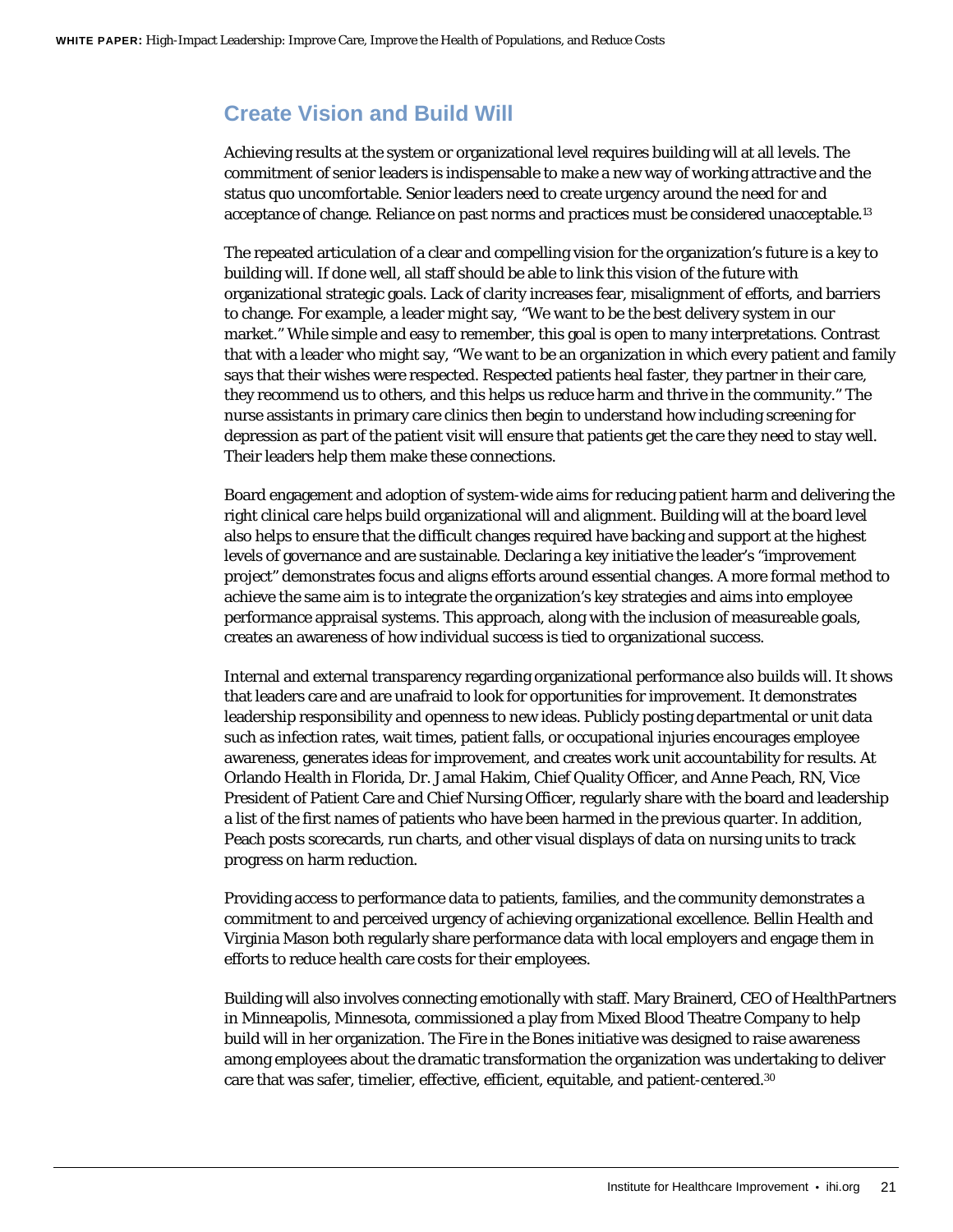Brainerd describes *Fire in the Bones* as a play that depicts friends' responses to the death of a patient and raises questions as to whether better care could have provided a different outcome. The play dramatizes some of the flaws in the health care system and demonstrates how better care could result in improved outcomes. HealthPartners staff did prework before the play, and after each performance leaders held an open discussion. It was a way to create a dialogue and a common experience for more than 9,000 employees.

### **Develop Capability**

Organizations that have intentionally developed improvement capability throughout their microsystems have a strategic advantage when it comes to accelerating and sustaining system-level improvement; they have an efficient and effective means of getting everyone involved in accomplishing their strategic plan[.12](#page-29-3) It also fosters new ideas and solutions. Senior leaders must develop and maintain the infrastructure — including organizational structure, people, policy, budget, and resources — that supports organizational capacity and capability for embracing change and innovation.

To effectively execute improvement projects throughout an organization, leaders must devote resources to establishing capable improvement leaders in every microsystem.13 Employees at every level within the organization must possess a basic knowledge of improvement methods and tools. The importance of front-line staff understanding of and comfort with using improvement methods and tools cannot be overstated. Front-line staff have the greatest opportunity to identify waste, possible risks for errors, and potential opportunities for improvement. Furthermore, the successful testing, modification, and spread of change ideas rely heavily on the commitment of these staff. Encouraging the front line to identify solutions and conduct small tests of change fosters a sense of ownership and dedication to successful implementation.

Brent James, MD, MStat, Chief Quality Officer at Intermountain Healthcare in Utah, believes it is important for leaders to advance the theory and practice of quality by constantly learning, participating in, and contributing to the ongoing professional discussion of how best to deliver "the best medical result at the lowest necessary cost."

At Virginia Mason, all staff are trained in and use the Virginia Mason Production System, an adaptation of the Toyota Production System that is based on principles of Lean management. All staff have the expertise to make improvements in their work, and leaders at every level are responsible for ensuring that improvement is part of everyday work. Leaders review key results with front-line staff daily and work with staff to identify improvements, elicit ideas, and track progress. The Chief Executive leads the work for the entire organization every Tuesday at 7:00 AM. This duty is not delegated to quality improvement professionals. At Virginia Mason, everyone is an improver.

The motto of the quality department at Cincinnati Children's is "to be the best at getting better." They measure their efficiency by tracking staff time and effort in a "Level of Effort" computerized system. All quality improvement staff are asked to track their time and the number of tests applied to their assigned project. Their goal is to move the quality department staff away from meetings and instead engage them at the front line of care, actually running tests of change. Staff are expected to conduct a minimum number of tests per week per project. This approach is expected to accelerate the rate of improvement and is used to measure the time and effort the organization invests to improve a specific problem.

Capability also requires the training infrastructure to support and develop employees. For example, the Mayo Clinic Quality Academy offers 27 courses that cover a multitude of specific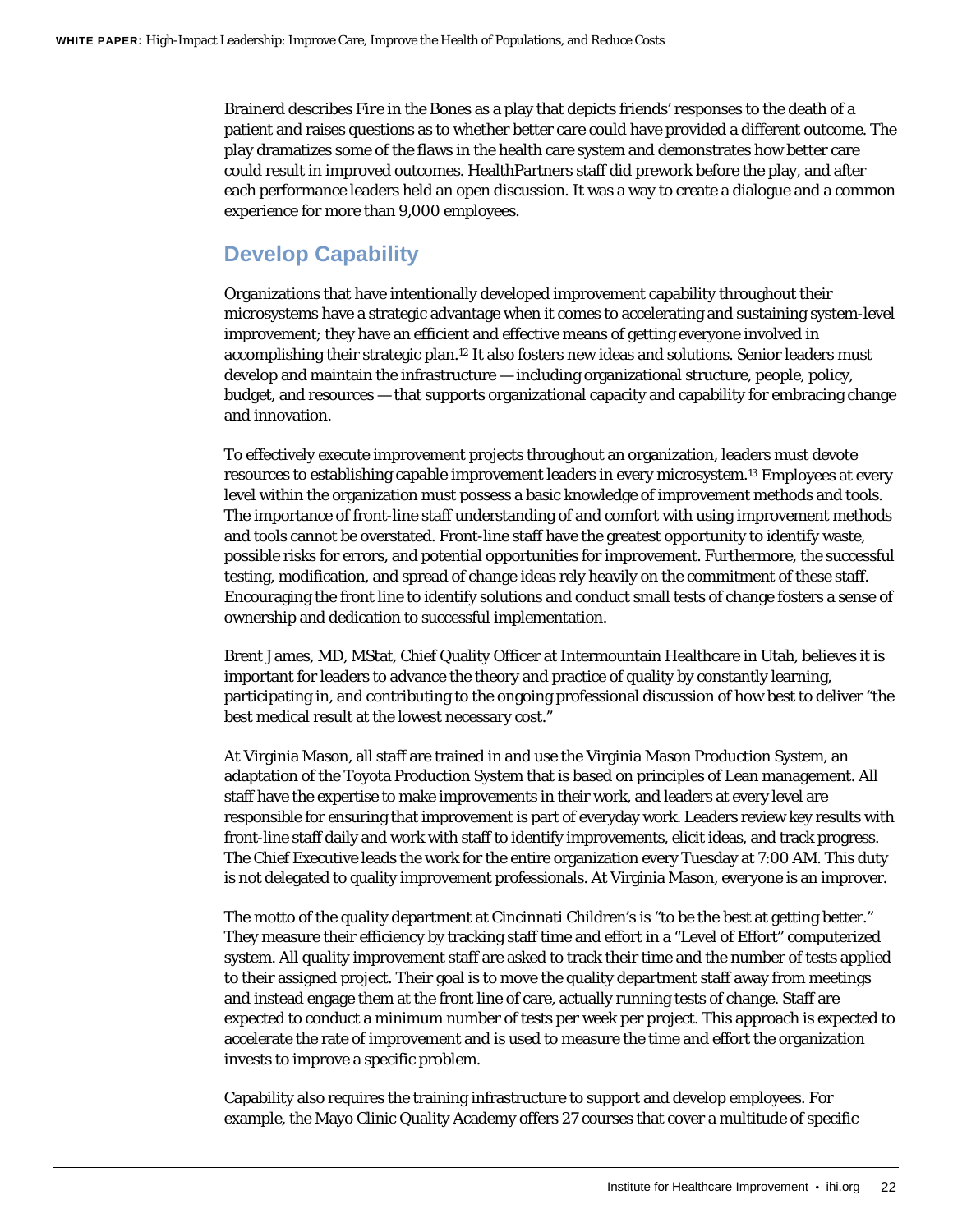approaches and tools, including Lean, Six Sigma, change management, failure modes and effects analysis, project management, and champions training, among others. A leadership development and recognition offering within the Academy is the Quality Academy fellows program, which recognizes team-based improvement work and knowledge. Mayo Clinic has certified more than 33,000 employees as Bronze, Silver, or Gold Fellows.

Senior leaders must develop and maintain an infrastructure that supports organizational capacity and capability for embracing change and innovation. Employee involvement in generating improvement opportunities will fall short if the organization lacks an infrastructure to support the implementation of the identified improvements. If successful improvement projects are to scale up, spread, and change the performance of the entire system, then leaders must build a system of leaders capable of rapidly recognizing, translating, and locally implementing change concepts and improved designs.13

It is also necessary for leaders to focus on organizational design and structure to ensure that the organization is sufficiently aligned to support the changes[.31](#page-31-1) Texas Health Resources is a large multi-facility integrated delivery system serving North Texas. CEO Doug Hawthorne realized early in his efforts to lead a transition from volume to value and to achieve Triple Aim results for the populations served that a different organizational structure was required. His solution was to move from a traditional function-based organizational structure (i.e., hospital group, physician organization, etc.) to a geography-based organizational structure co-led by a physician/business leader dyad that jointly have operational responsibility for all care delivery sites and functions within a geographic region.

Fostering diversity is another strategy for creating capability. The lack of diversity can reduce the exchange of ideas and stifle debate. Diverse groups outperform those that lack mixture. Variety generates more thoughtful processing. "Unconscious bias" is common; diversity is an antidot[e.32](#page-31-2)[,33](#page-31-3)

Successful leaders continually plan and develop the talents of their successors. We know that organizations that prioritize leadership development realize more impact on their business[.34-3](#page-31-4)8 Strong evidence-based literature supports the premise that it is possible to effectively grow emerging leader talent while advancing strategy, increasing employee retention and engagement, and delivering a measurable return on investment.3[9-50](#page-31-5)

James Dilling, Administrator of the Value Creation Office at the Mayo Clinic in Rochester, Minnesota, uses a systems engineering approach to deliver high-value practices. Working in health care quality for the last three decades has taught Dilling to appreciate that improving the care of patients is a journey; not a project or a priority, but instead a constantly managed effort built into the business strategy of the organization.<sup>16</sup> Early efforts focused on building will and capabilities around improvement, but it soon became clear that the organization was creating pockets of excellence. After a great deal of research and exploration, Mayo developed a diffusion model to address this gap in organizational capabilities. The model includes governance changes, cultural shifts, hardwiring standards into the practice, and further engagement of patients.<sup>51</sup>

Having the right talent in the right job is another critical factor for developing capability. In the IHI white paper, *Seven Leadership Leverage Points*, having the right team in place and engaging physicians in the work are two of the leverage points. Having the right team with the right talent to achieve the vision is the responsibility of the board and senior leadership. Having physicians and other clinicians not just engaged in improvement, but leading clinical efforts to achieve Triple Aim results is a critical success factor.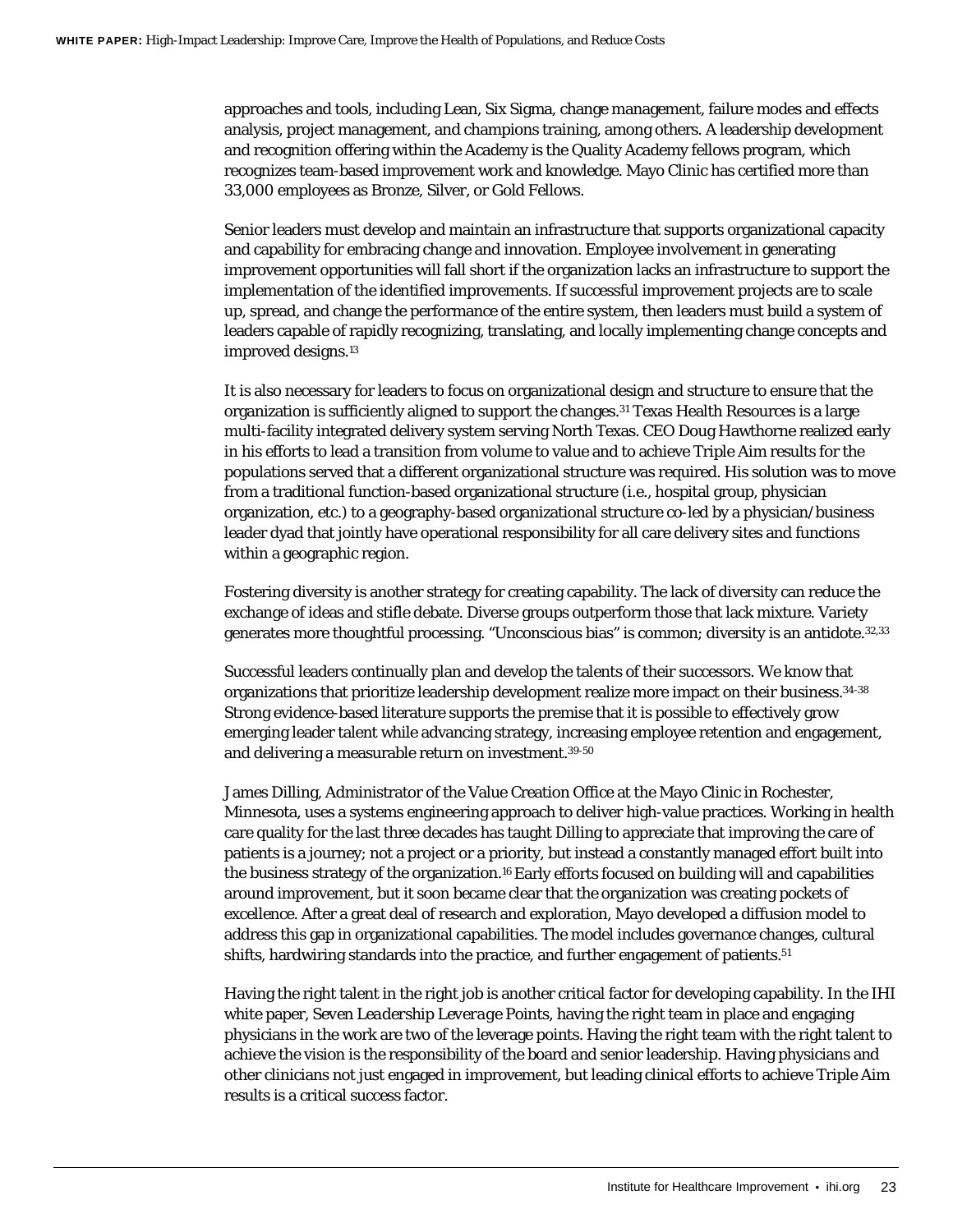#### **Deliver Results**

Health care organizations cannot achieve optimal performance by merely trying harder, studying harder, or working harder. Success is not about more improvement projects. Closely related to the Develop Capability domain, Deliver Results is about the need for leaders to ensure that the resources and organizational agility are in place to deliver desired results in patient experience, cost, and clinical outcomes for the populations served. It also highlights the need for leaders to focus on results and to ensure that the right structure, tools, and methods are in place to ensure successful execution and delivery of not just any results, but the Triple Aim results aligned with the vision.

Delivering results starts with the measurable strategic aims of the organization that then cascade down throughout the organization so that all staff understand how their work and efforts contribute to the aims. Then, at every level of a health care service and delivery organization, results for experience, outcomes, and cost can and should be systematically tracked and reviewed for measurable improvement and Triple Aim progress.

Delivering results relies on focus, and setting and managing priorities. It is the job of leaders to "make sense" of the competing priorities, manage the pace of change, and ensure that true priority efforts are properly resourced. Four steps are fundamental for delivering results:12

- Setting breakthrough performance goals;
- Developing a portfolio of high-priority projects to support the goals;
- Deploying resources to the projects that are appropriate for the aim; and
- Establishing an oversight and learning system to increase the chance of producing the intended results.

The first step of setting ambitious performance goals involves creating a vision and building will, as discussed above. Once this is done, the priorities will be clear, and selecting a small group of projects that support the goals — and getting those projects underway immediately — shows the intention to deliver on results and creates focus.

Skilled leaders and adequate resources for each high-priority project are critical success factors for delivering results. This may include allocating staff and leadership time, funding for testing changes, and providing technical support. And beyond a strong project set-up, a robust oversight and learning system is needed to inform project teams, leaders, and other staff in the organization about progress and challenges. The learning mobilizes leaders and staff alike to make whatever corrections are needed.

Intermountain Healthcare is a nonprofit system of 22 hospitals serving patients and plan members in Utah and southeastern Idaho. Brent James, MD, Chief Quality Officer, counts Intermountain's results in terms of lives. He reports that, as a result of their efforts over the past decade, preventable deaths are avoided for more than 1,000 patients per year, and several thousand individuals are spared the pain and trauma of safety errors. James believes his main role is to build the infrastructure that enables his colleagues to deliver on the high-priority safety and care initiatives. He also believes the most effective interventions change the environment in ways that make it easier for clinicians to do what they want to do anyway.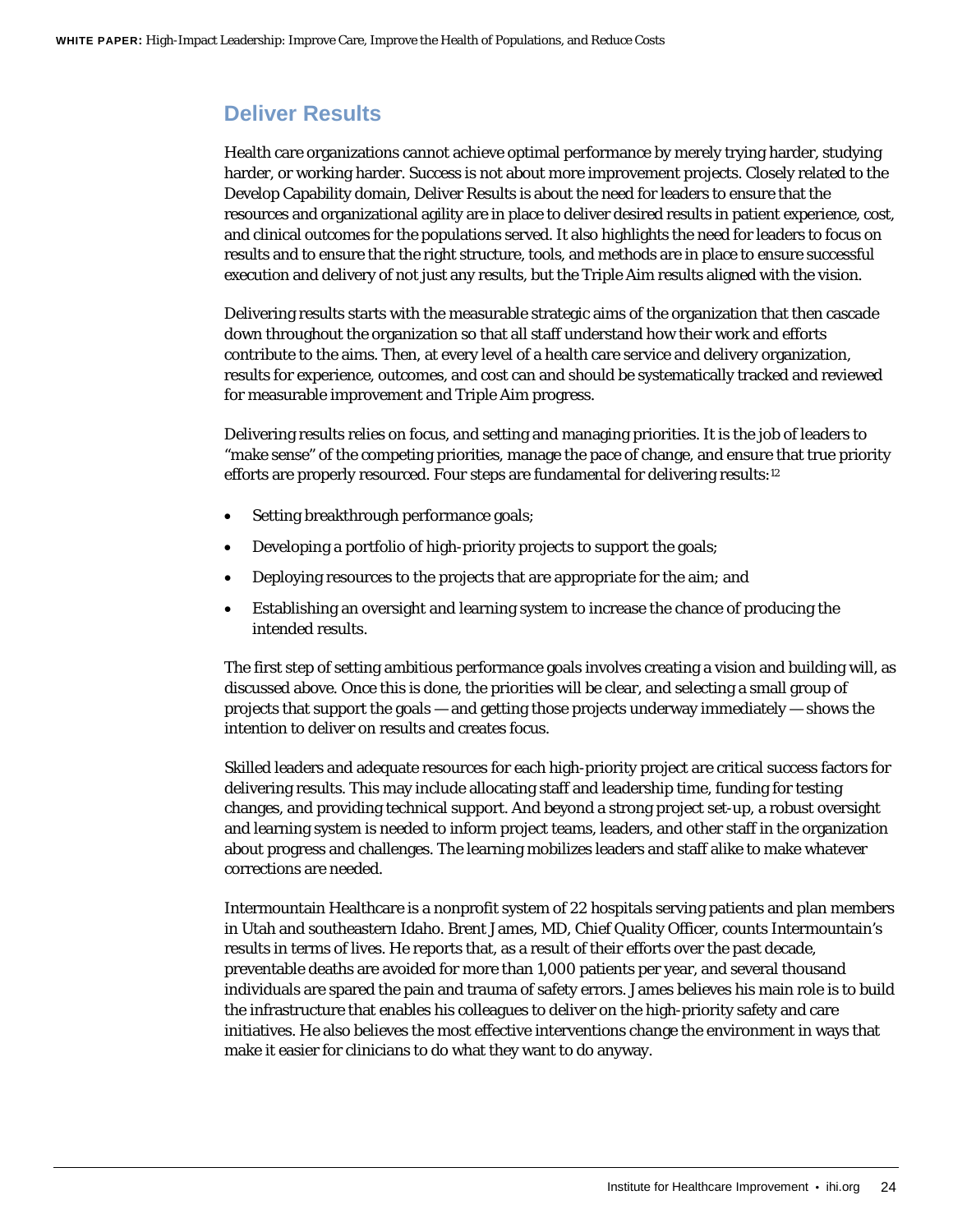## **Shape Culture**

Leaders must establish an organizational culture that supports achievement of the vision and aims. Organizational culture is the active reflection of the leaders' vision, behaviors, structure, and systems. The culture is a reflection of how values are "lived" through actions, as demonstrated by the behaviors of everyone, particularly leaders, in the organization. It is "the way we do things around here."

In addition to senior leaders, middle managers and informal leaders also have a strong influence on and responsibility for shaping culture. Leadership actions that help shape culture include the following:

- Set a vision for how the organization behaves (e.g., "In this organization, we listen carefully and respond to what is most important for our patients and their families").
- Identify the most important actions that exemplify the desired culture (e.g., "Staff persons") must notify a supervisor and get help if they have any doubt that they cannot safely take care of a patient, for example, moving a patient, giving a medication, managing several high-need patients, or providing adequate supervision in the community").
- Create the infrastructure that makes it possible for staff to follow these actions, including training, coaching, supervision, and tracking results.
- Adopt the most important behaviors themselves and track their own progress.

Organizational cultures adapt and change over time. Two examples illustrate this. Many ambulatory practices have a culture that says, "We take care of *our* patients when they are with *us*, and *you* take care of the same patients when they are with *you*." This approach may work well in a volume-based payment system, but achieving a better patient experience, decreased use of unwanted and unneeded services, and being proactive about the health of the population will require real coordination and collaborative problem solving. No longer will there be profit in the "we take care of our own patients" approach. Leaders who have built incentives for a culture and behavior that reinforces coordination of care and shared management of patients will see it tested, then implemented, and ultimately become the norm within the culture. At this point, the culture will be reflected in the phrase, "Around here, we work as a seamless team."

In health care, it is still common to find organizations whose cultures reflect "the physician is always right" behavior. This behavior creates fear and makes it difficult for leaders to foster open communication and teamwork among physicians, nurses, and other care team members; adopt evidence-based care practices; and deal with disruptive physician behavior. Shifting to a culture that values standard work and teamwork is necessary for the delivery of reliable care. When senior organizational and physician leaders role-model the desired behaviors associated with a culture in which "do no harm" replaces "the physician is always right," and leaders take visible actions against unwanted behaviors, the "old rules" begin to change and are replaced. When fear is lessened, staff will speak up, and physicians will adopt different approaches to communication and teamwork. Eventually, staff will say, "This is a place where I am respected for speaking up if I think a patient is about to be harmed."

A well-known example of shaping a culture of safety comes from the experience of Paul O'Neill at Alcoa. As the new CEO of this large multinational company, he decided that employee safety was the key to improved performance. Very quickly, he demanded data on worker injuries from the leaders in each division in ways that forced them to act daily on safety issues. Once they adopted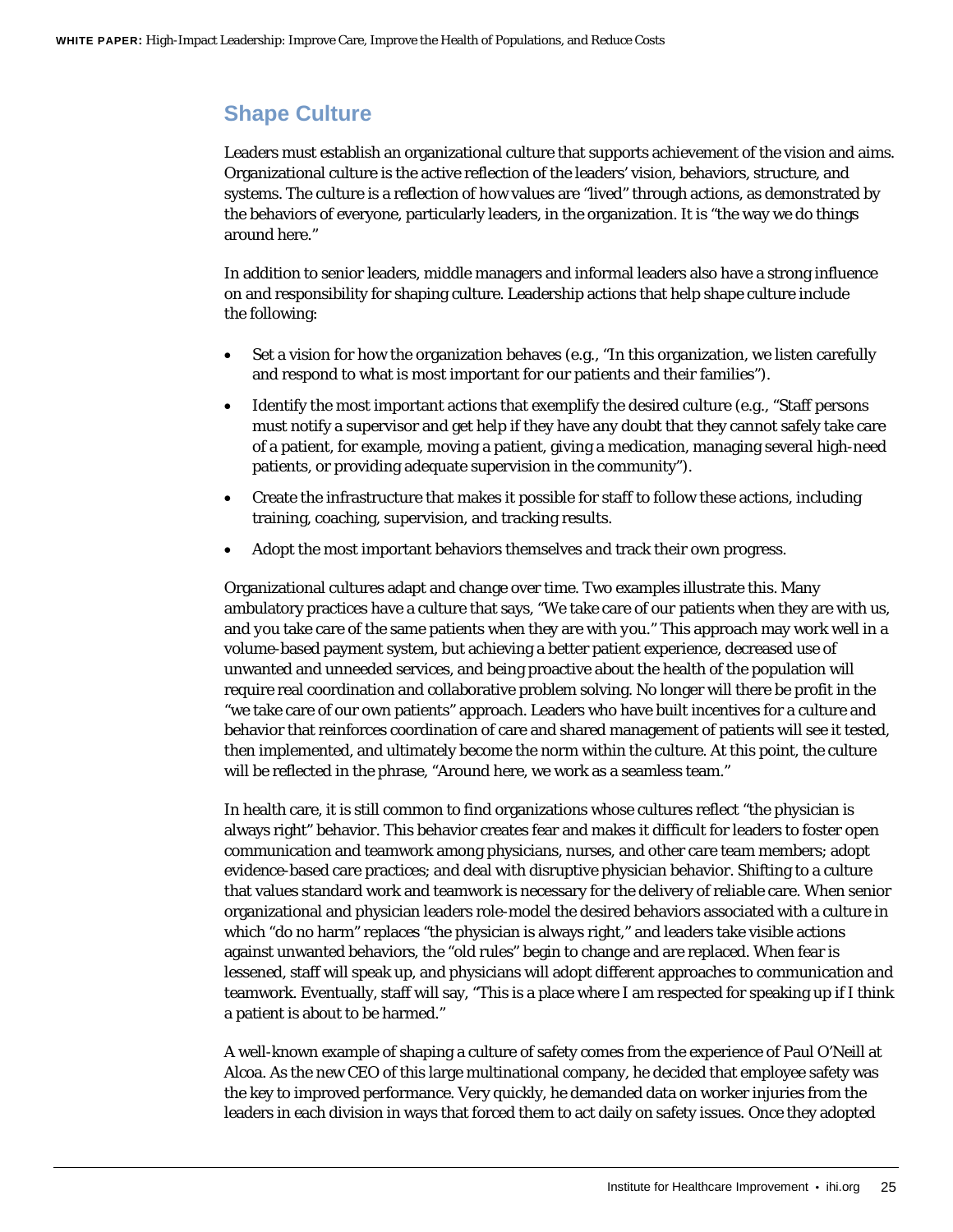those behaviors, the middle managers specified new behaviors for front-line workers related to equipment, teamwork, and reporting near misses that changed forever their attitude about workplace injury. For example, today, no one in the company would allow anyone working at the front line to do so without wearing a hard hat. Safety is part of the culture.<sup>52</sup>

Other leadership actions that shape the culture include encouraging new ideas and methods; transparent discussion of concerns; demonstrating flexibility and problem solving; role-modeling improvement in daily work; and genuine patient, family, and community engagement. Leaders who address the cultural aspects of improvement and innovation will be poised for success and long-term sustainability.

### **Engage Across Boundaries**

To achieve Triple Aim results for the populations they serve and move toward truly personcentered care, leaders of care delivery organizations must engage others — families, other providers, community resources — beyond the walls of their organizations in the work of redesigning care to be more efficient and effective[.17](#page-30-2)

Reducing hospital admissions is a classic example of working across organizational boundaries to improve care for patients. Reducing readmissions also requires working with families and patients in ways that do not fit the classic fee-for-service delivery model. IHI's STate Action on Avoidable Rehospitalizations (STAAR) initiative was a multistate, multistakeholder approach to dramatically improve the delivery of effective care at a regional scale. Delivering high-quality health care requires crucial contributions from many parts of the care continuum, and effective coordination and transitions between providers and between care settings. The best transition out of the hospital will only be as effective as an activated reception into the next setting of care. The core processes, communication tools and norms, and handoff and follow-up delineations of responsibility and care coordination activities are all ripe for improvement — as the following three examples from STAAR demonstrate.

The Kitsap County Community Care Transitions Program in Washington State is co-led by Harrison Medical Center, a 297-bed community hospital serving Kitsap County and Stafford Healthcare. A steering committee comprising key hospital staff and representatives from skilled nursing facilities (SNFs), home health, primary care, hospice, and elder services convenes monthly to discuss findings from diagnostic reviews, review data, and set priorities for the continuum-wide initiatives. In addition, nine of the ten SNFs in the county convene monthly to identify best practices and standardize care transitions processes across facilities. All SNFs are invited into the hospital once per month to review cases of readmitted residents to determine specific opportunities for improvement based on the findings from these reviews.

Holyoke Medical Center in Massachusetts formed a cross-continuum team that includes community providers and social service agencies to initiate its care transitions improvement work as part of the STAAR initiative. The team conducted site visits between various skilled nursing facilities and the medical center, which served to debunk preconceived notions about the challenges and opportunities within each care setting and paved the way for greater cooperation in jointly improving transition efforts between settings. Holyoke's cross-continuum team has also embraced broader community efforts; for example, a management company overseeing community housing for seniors partnered with the cross-continuum team to provide smoking cessation education for their seniors, and the team also began working closely with a local area high school on health and wellness efforts.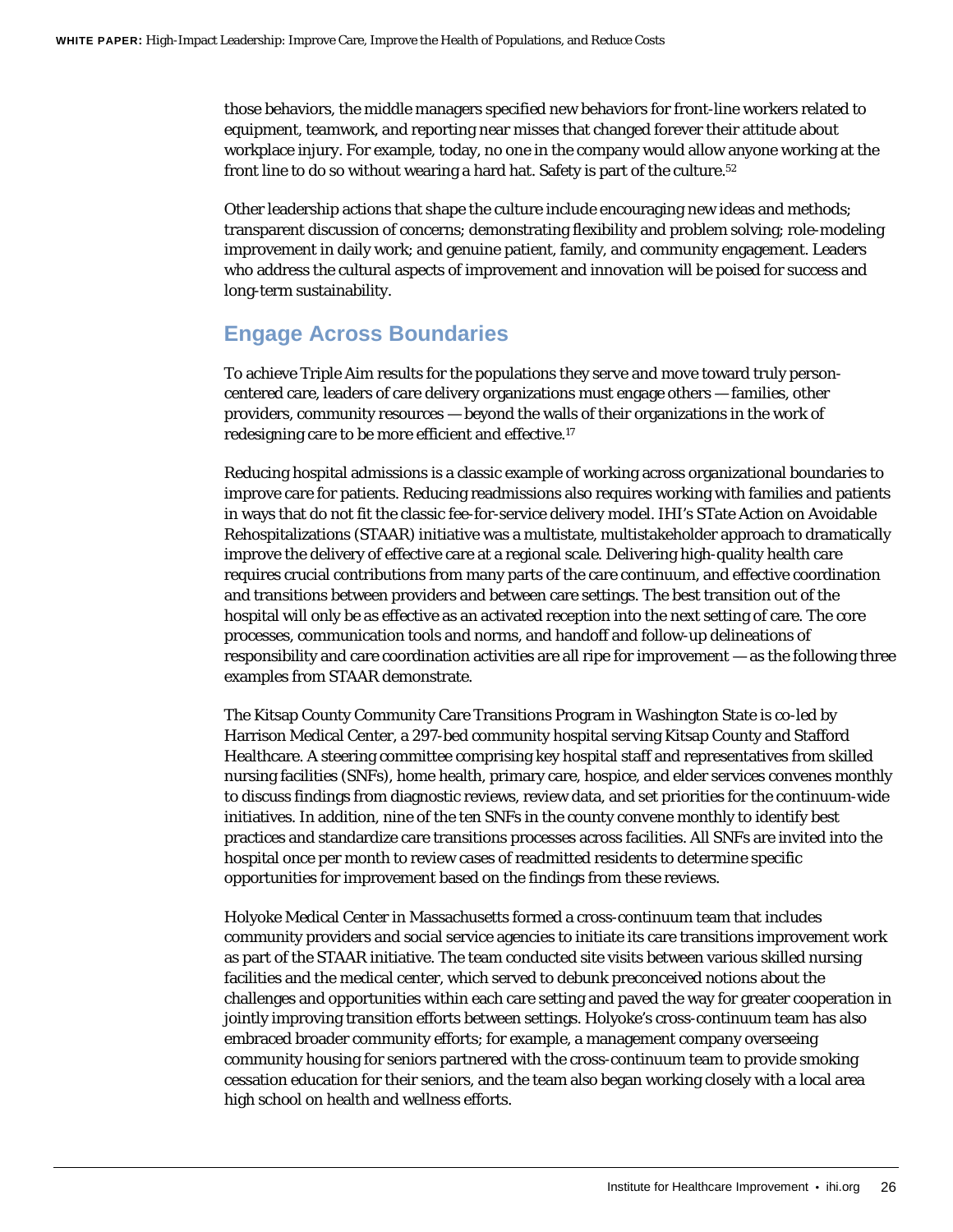Engagement across boundaries is just as important within an organization as it is between organizations. The reliable spread of best practices and knowledge from one unit to the next within organizations remains a challenge. Leaders must focus on standardizing what works across internal boundaries, breaking down the artificial barriers of silos and organizational structure. Leaders model and encourage teamwork and systems thinking within their organizations, helping others understand the downstream impact of the care they deliver on individual patients and populations.

CareOregon, a nonprofit Medicaid health plan based in Portland, applied IHI's Breakthrough Series Collaborative model in their five clinics, with the goal of improving services for enrollees at high risk of poor health outcomes. From the start, CareOregon wanted clinical teams to pursue changes in their work around five guidelines — team-based care, proactive panel management, patientcentered care, advanced access, and behavioral health integration — but organizational leaders did not dictate how the teams were to accomplish this goal.53 Senior leaders provided employees with guidance, and staff were given the autonomy to identify the best methods for meeting those goals in their work across boundaries. CareOregon's work spans inpatient, behavioral health, and ambulatory care — for example, securing community health services to help patients so they don't have to go back to the hospital; utilizing patient navigators; identifying behavioral health services that integrate with primary care — all of which improves outcomes and reduces utilization of acute care. This approach paid off, as CareOregon succeeded in improving the quality of care for its patients while reducing overall per capita cost of care to the insurer or the state.

Social capital is fundamental to successfully working across boundaries, both internal and external, and for organizational learning. Social capital is the good will, trust, and interconnectedness between colleagues and organizations that accrues from the capability of leaders and employees to work together for common purposes. Social capital is requisite for leaders to achieve successful diffusion of best practices across the continuum of care and integral to achieving high reliability.<sup>54,55</sup> The diffusion and communication networks must be purposely engineered and nurtured.

## <span id="page-26-0"></span>**Conclusion**

High-impact leadership is not just for senior leaders, but is required at every level of care delivery organizations in order to deliver Triple Aim results. Value-driven, high-reliability health care sustained by improvement and innovation requires leaders at all levels to think with new mental models about the challenges and their role, practice cross-cutting High-Impact Leadership Behaviors, and focus their leadership actions through the lens of the IHI High-Impact Leadership Framework to achieve Triple Aim results for the populations they serve.

Over the past 25 years of experience and observation, IHI developed key concepts and an approach to leadership for improvement and innovation in health care. Building on this foundation, three interdependent dimensions of leadership have now been incorporated into an approach for focusing and organizing leadership efforts for leading improvement and innovation: new mental models, High-Impact Leadership Behaviors, and the IHI High-Impact Leadership Framework. The framework explicitly addresses three new areas of required leadership efforts and actions: driven by persons and community; shape desired organizational culture; and engage across traditional boundaries of health care systems.

The High-Impact Leadership Behaviors, required for leaders throughout the organization, have thus far been implemented and found effective for a group of leaders, both in and outside the health care industry. Time and experience will show if adopting new mental models and these specific behaviors will continue to magnify leaders' effectiveness as they take on the challenges in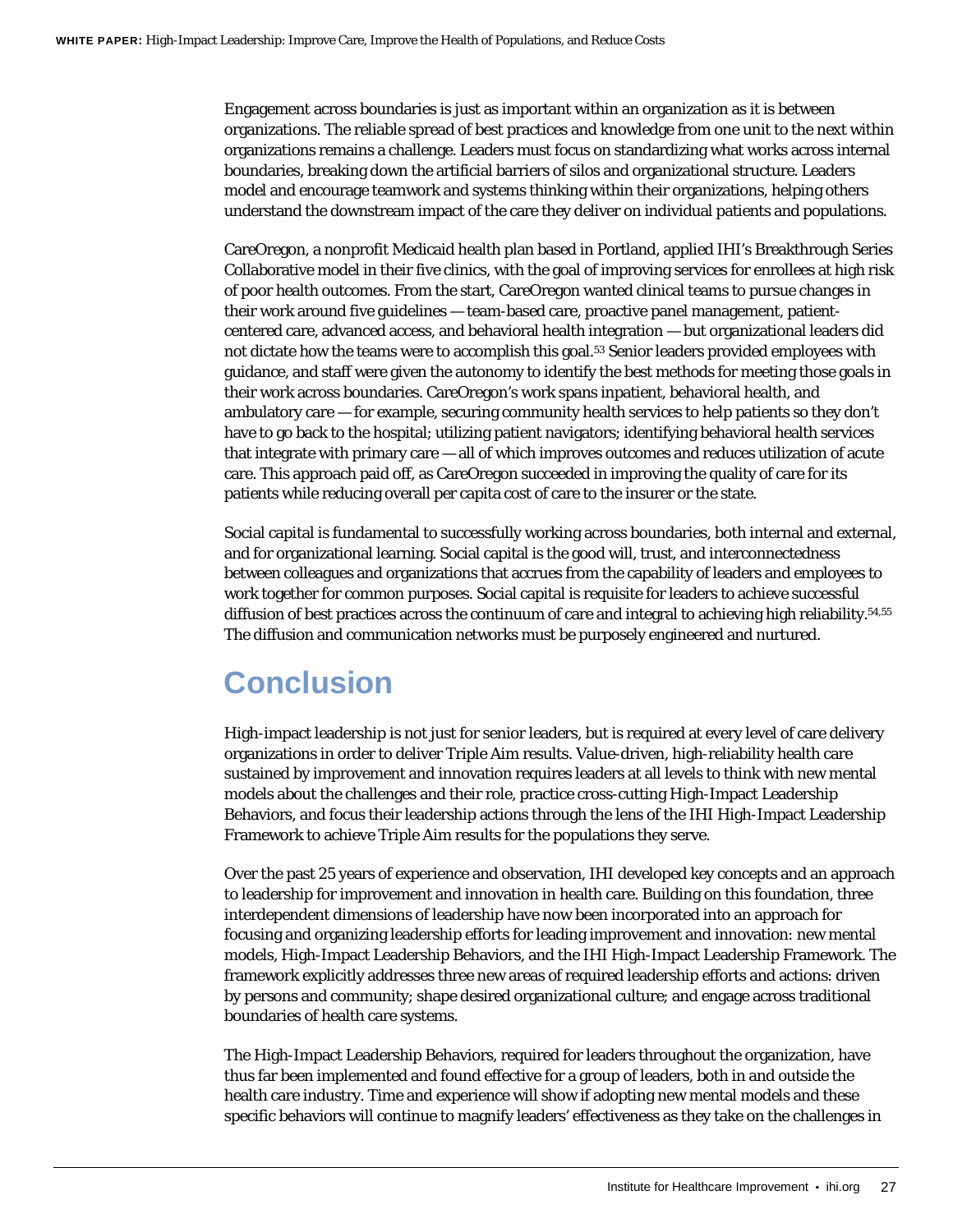the changing health care environment. The goal now is to provide an even larger group of leaders with the most direct path to a more person- and community-centered, effective, and agile organization. In short, there is much to be learned.

We invite organizations to test, adapt, and share the models, behaviors, and framework offered in this white paper. As with previous frameworks, this one will benefit from learning and feedback, and IHI intends to harvest and improve on the ideas and concepts with the community of leaders. We invite feedback on what is helpful, what is missing, and what are the next steps for building strong leadership and more reliable improvement in patient experience, cost of care, and population health.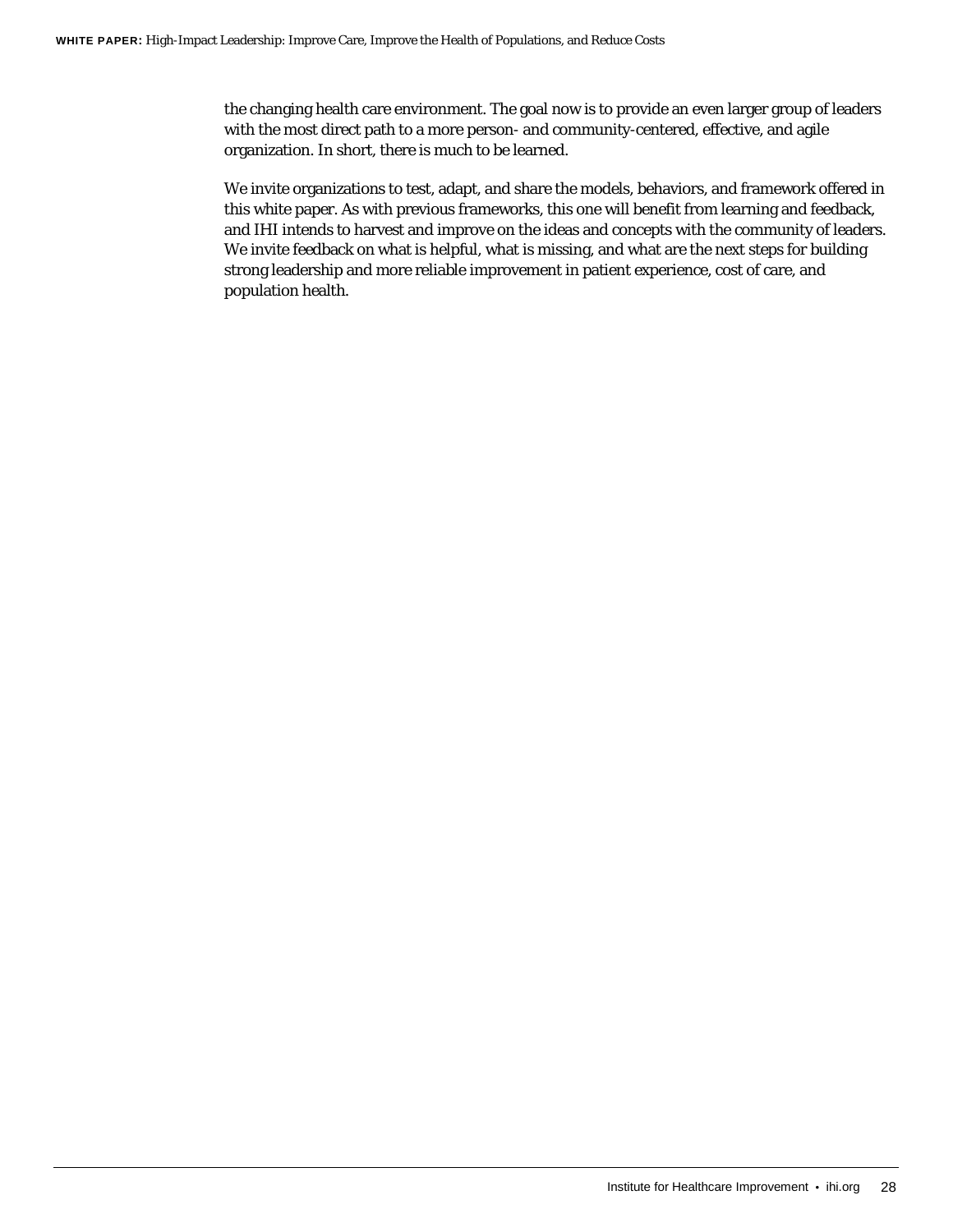## <span id="page-28-0"></span>**Appendix A: IHI 90-Day Innovation Project**

**Project topic:** Essential Behaviors for Leaders in the New Health Care Environment (August 2013)

**Aim:** This project was designed to answer the question, "What do the most effective leaders do to successfully transition their organization from a volume-based payment system to a value-based payment system?" To answer this question, we convened an expert meeting and conducted interviews with various health care leaders.

#### **Expert Leaders Meeting Participants**

- Donald M. Berwick, MD, President Emeritus and Senior Fellow, IHI
- Pat Courneya, Medical Director, HealthPartners
- David Ford, Former CEO, CareOregon
- Rod Hochman, MD, President and CEO, Providence Health & Services
- George Kerwin, President and CEO, Bellin Health
- Brad Perkins, MD, Chief Transformation Officer and Executive Vice President for Strategy and Innovation, Vanguard Health Systems
- David Pryor, MD, Chief Medical Officer, Ascension Health
- Michael Pugh, MPH, President, MdP Associates
- Stephen Swensen, MD, Director, Leadership and Organization Development, Mayo Clinic
- Penny Wheeler, MD, Chief Medical Officer, Allina Health
- John Whittington, MD, IHI Faculty
- Gary R. Yates, MD, President, HPI and the Sentara Quality Care Network, Sentara Healthcare

#### **Expert Leader Interviews**

- Carl Couch, MD, President, Baylor Quality Alliance
- Patty Gabow, MD, Former CEO, Denver Health
- Doug Hawthorne, CEO, Texas Health Resources
- Gary Kaplan, MD, Chairman and CEO, Virginia Mason Health System
- Lee Sacks, MD, Executive Vice President and CMO, Advocate Health Care
- Dan Wolterman, MBA, MHA, President and CEO, Memorial Hermann Health System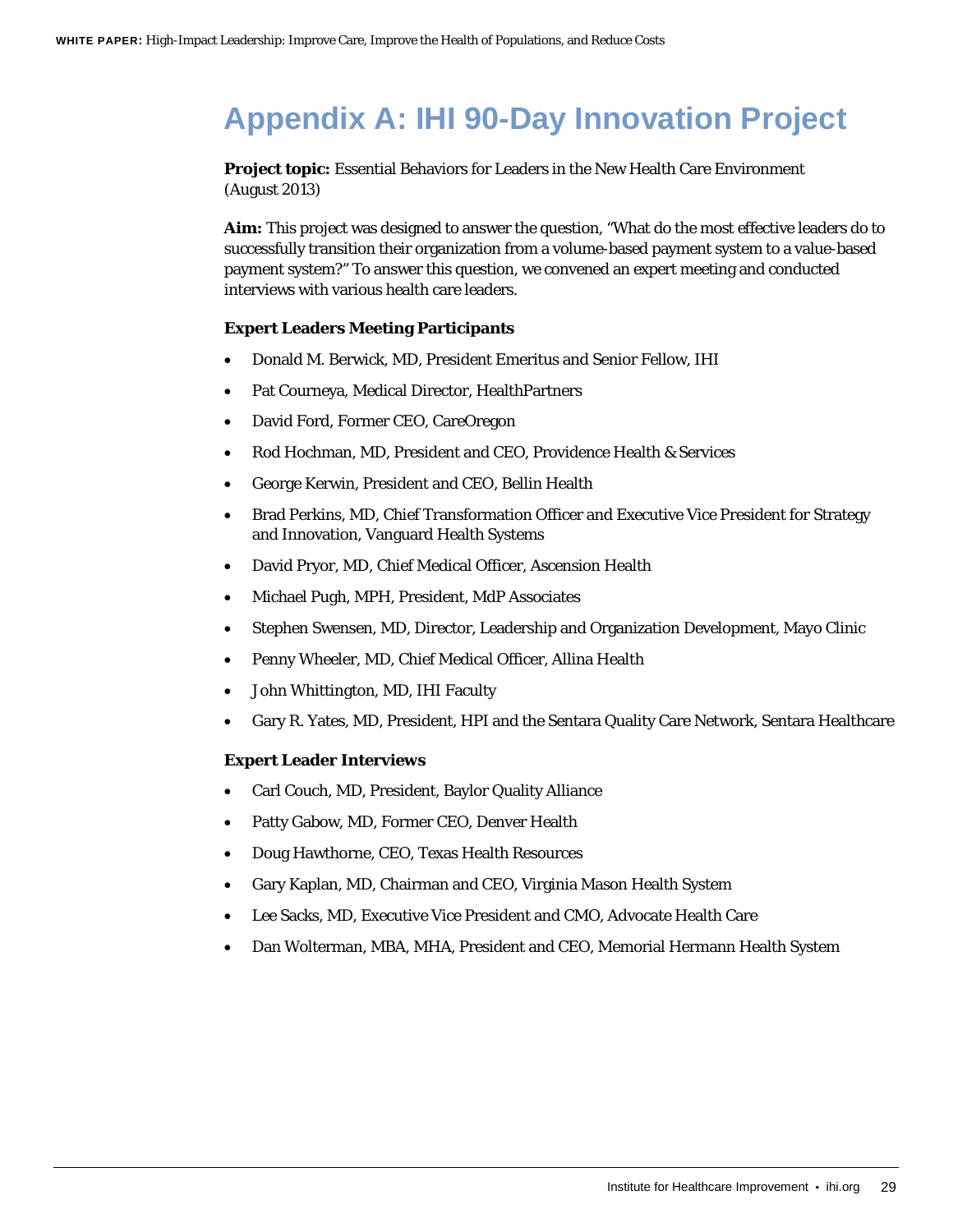## <span id="page-29-0"></span>**References**

<span id="page-29-1"></span>1 Swensen SJ, Dilling JA, Harper CMJ, Noseworthy JH. The Mayo Clinic value creation system. *American Journal of Medical Quality*. 2012;27(1):58-65.

2 Swensen SJ, Dilling JA, Mc Carty PM, Bolton JW, Harper CMJ. The business case for health care quality improvement. *Journal of Patient Safety*. 2013;9(1):44-52.

3 Goodall AH, Kahn LM, Oswald AJ. Why do leaders matter? A study of expert knowledge in a superstar setting. *Journal of Economic Behavior and Organization*. 2011;77(3):265-284.

4 Bennis W, Nanus B. Leaders: *The Strategies for Taking Charge*. New York: Harper and Row; 1985.

5 Bennedsen M, Perez-Gonzalez F, Wolfenzon D. *Do CEOs Matter?* Working paper. Copenhagen Business School; October 2006.

6 Bertrand M, Schoar A. Managing with style: The effect of managers on firm policies. *The Quarterly Journal of Economics*. 2003;118(4):1169-1208.

7 Dirks KT. Trust in leadership and team performance: Evidence from NCAA basketball. *Journal of Applied Psychology*. 2000;85:1004-1012.

8 Jones BF, Olken BA. Do leaders matter? National leadership and growth since World War II. *The Quarterly Journal of Economics*. 2005;120(3):835-864.

9 Kahn LM. Managerial quality, team success and individual player performance in Major League Baseball. *Industrial and Labor Relations Review*. 1993;46(3):531-547.

10 Kaplan SN, Klebanov MM, Sorenson M. *Which CEO Characteristics and Abilities Matter?* NBER Working Paper No. 14195. Cambridge, MA: National Bureau of Economic Research; 2008.

<span id="page-29-2"></span>11 Botwinick L, Bisognano M, Haraden C. *Leadership Guide to Patient Safety*. IHI Innovation Series white paper. Cambridge, MA: Institute for Healthcare Improvement; 2006. Available at: [http://www.ihi.org/knowledge/Pages/IHIWhitePapers/LeadershipGuidetoPatientSafetyWhitePap](http://www.ihi.org/knowledge/Pages/IHIWhitePapers/LeadershipGuidetoPatientSafetyWhitePaper.aspx) [er.aspx.](http://www.ihi.org/knowledge/Pages/IHIWhitePapers/LeadershipGuidetoPatientSafetyWhitePaper.aspx)

<span id="page-29-3"></span>12 Nolan TW. *Execution of Strategic Improvement Initiatives to Produce System-Level Results*. IHI Innovation Series white paper. Cambridge, MA: Institute for Healthcare Improvement, 2007. Available at:

[http://www.ihi.org/knowledge/Pages/IHIWhitePapers/ExecutionofStrategicImprovementInitiati](http://www.ihi.org/knowledge/Pages/IHIWhitePapers/ExecutionofStrategicImprovementInitiativesWhitePaper.aspx) [vesWhitePaper.aspx.](http://www.ihi.org/knowledge/Pages/IHIWhitePapers/ExecutionofStrategicImprovementInitiativesWhitePaper.aspx)

13 Reinertsen JL, Bisognano M, Pugh MD. *Seven Leadership Leverage Points for Organization-Level Improvement in Health Care (Second Edition)*. IHI Innovation Series white paper. Cambridge, MA: Institute for Healthcare Improvement; 2008. Available at: [http://www.ihi.org/knowledge/Pages/IHIWhitePapers/SevenLeadershipLeveragePointsWhitePap](http://www.ihi.org/knowledge/Pages/IHIWhitePapers/SevenLeadershipLeveragePointsWhitePaper.aspx) [er.aspx.](http://www.ihi.org/knowledge/Pages/IHIWhitePapers/SevenLeadershipLeveragePointsWhitePaper.aspx)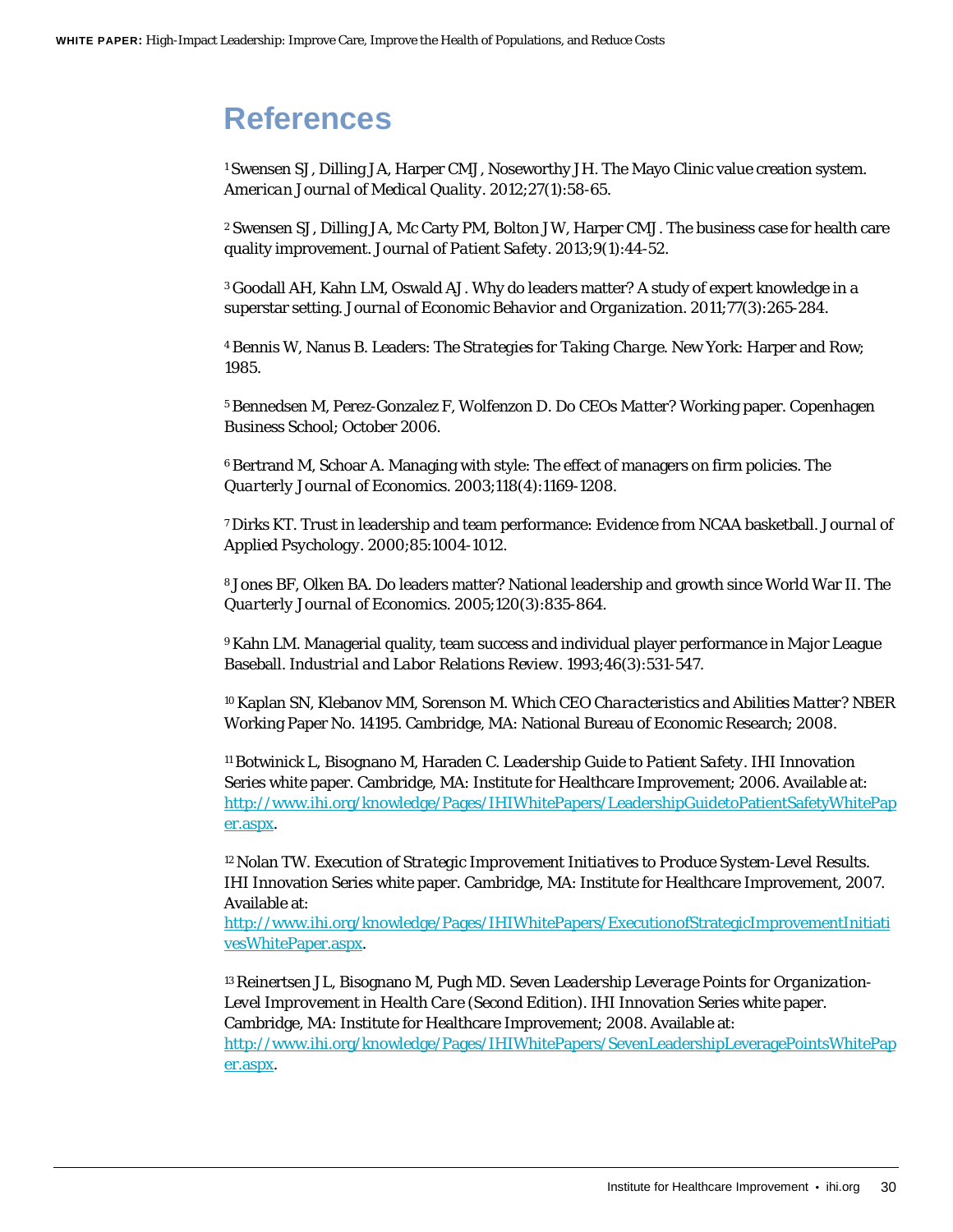14 Bisognano M, Kenney C. *Pursuing the Triple Aim: Seven Innovators Show the Way to Better Care, Better Health, and Lower Costs*. San Francisco: Jossey-Bass Publishers; 2012. Available at: [http://www.ihi.org/knowledge/Pages/Publications/PursuingtheTripleAimSevenInnovatorsShowt](http://www.ihi.org/knowledge/Pages/Publications/PursuingtheTripleAimSevenInnovatorsShowtheWay.aspx) [heWay.aspx.](http://www.ihi.org/knowledge/Pages/Publications/PursuingtheTripleAimSevenInnovatorsShowtheWay.aspx)

<span id="page-30-0"></span>15 Nelson-Peterson DL, Leppa CJ. Creating an environment for caring using lean principles of the Virginia Mason Production System. *Journal of Nursing Administration*. 2007;37(6):287-294.

<span id="page-30-1"></span>16 Swensen SJ, Dilling JA, Milliner DS, et al. Quality: The Mayo Clinic approach. *American Journal of Medical Quality*. 2009;24(5):428-440.

<span id="page-30-2"></span>17 Berwick DM, Nolan TW, Whittington J. The triple aim: Care, health, and cost. *Health Affairs (Millwood)*. 2008;27(3):759-769.

<span id="page-30-3"></span>18 Schwendimann R, Milne J, Frush K, Ausserhofer D, Frankel A, Sexton JB. A closer look at associations between hospital leadership walkrounds and patient safety climate and risk reduction: A cross-sectional study. *American Journal of Medical Quality*. 2013 Sep-Oct;28(5):414-421.

<span id="page-30-9"></span>19 Bohmer RMJ. The four habits of high-value health care organization. *New England Journal of Medicine*. 2011;365(11):2045-2047.

<span id="page-30-4"></span>20 Ballard DJ. *Achieving STEEP Health Care*. Boca Raton, FL: CRC Press; 2013.

<span id="page-30-5"></span>21 Ballard DJ, Ogola NS, Fleming BD, et al. Impact of a standardized heart failure order set on mortality, readmission, and quality and costs of care. *International Journal for Quality in Health Care*. 2010;22(6):437-444.

<span id="page-30-6"></span>22 Mallon WJ. *Ernest Amory Codman: The End Result of a Life in Medicine*. Philadelphia: Saunders; 2000.

<span id="page-30-7"></span>23 Weick KE, Sutcliffe KM. *Managing the Unexpected: Assuring High Performance in an Age of Complexity*. Hoboken, NJ: John Wiley & Sons, Inc.; 2001.

<span id="page-30-8"></span>24 Swensen SJ, Cortese DA. Transparency and the "end result idea." *Chest*. 2008;133(1):233-235.

<span id="page-30-10"></span>25 Ashkenas R, Ulrich D, Jick T, Kerr S. *The Boundaryless Organization: Breaking the Chains of Organizational Structure*. Hoboken, NJ: John Wiley & Sons, Inc.; 2002.

<span id="page-30-11"></span><sup>26</sup>*Why Global Leaders Succeed and Fail: Research Highlights*. Philadelphia: Right Management, Inc.; 2011. Available at: [http://www.right.com/thought –](http://www.right.com/thought-leadership/research/why-global-leaders-succeed-and-fail.pdf) leadership/research/why – global – leaders – [succeed –](http://www.right.com/thought-leadership/research/why-global-leaders-succeed-and-fail.pdf) and – fail.pdf

27 Lee L, Horth DM, Ernst C. *Boundary Spanning in Action: Tactics for Transforming Today's Borders into Tomorrow's Frontiers*. Organizational Leadership White Paper Series. Greensboro, NC: Center for Creative Leadership; February 2012. Available at: <http://www.ccl.org/leadership/pdf/research/boundarySpanningAction.pdf>

28 Balik B. Leaders' role in patient experience: Hospital leadership must drive efforts to better meet patient's needs. *Healthcare Executive*. 2011 Jul/Aug; 26(4):76-78. Available at: [http://www.ihi.org/knowledge/Pages/Publications/LeadersRoleinPatientExperience.aspx.](http://www.ihi.org/knowledge/Pages/Publications/LeadersRoleinPatientExperience.aspx)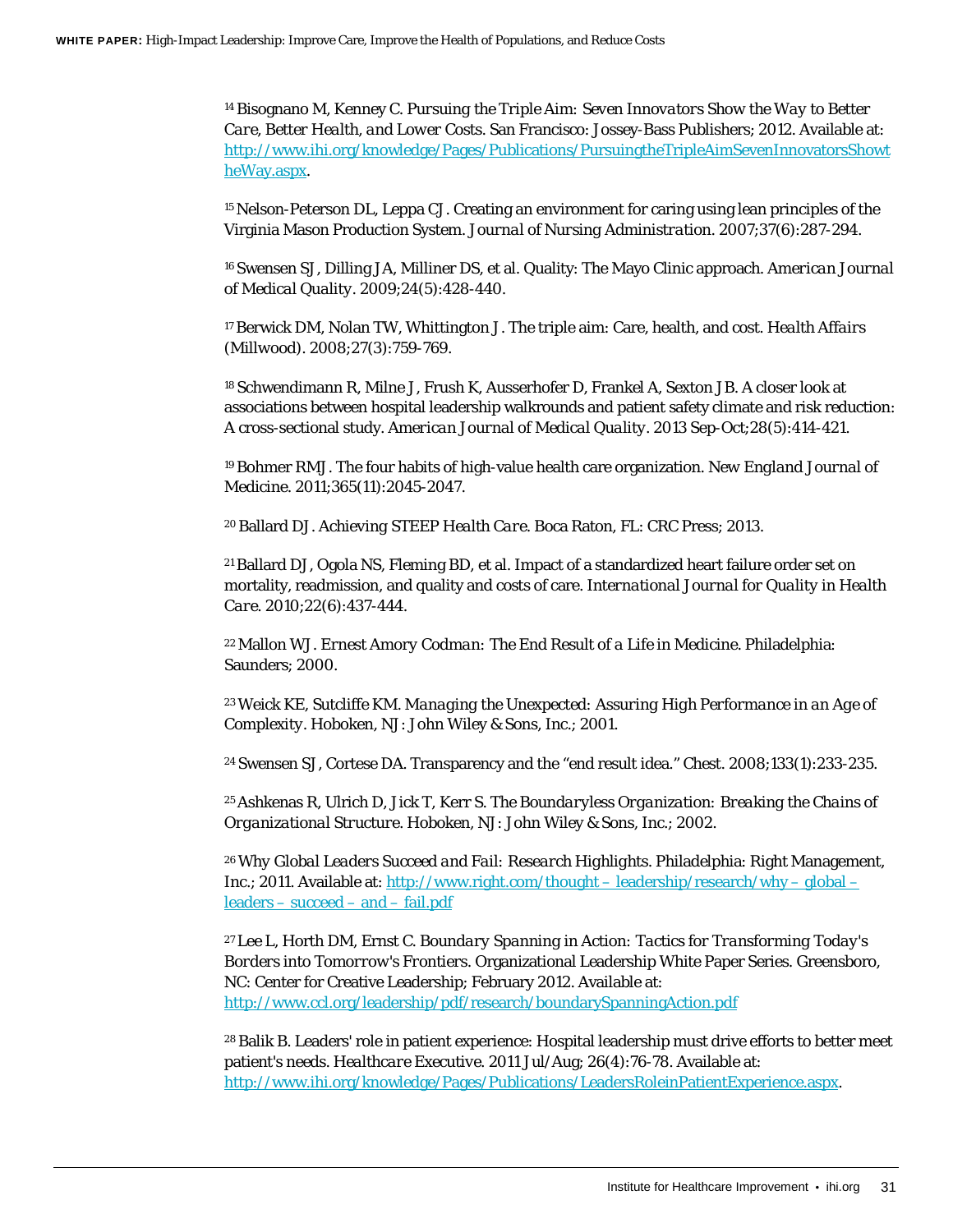29 Bisognano M, Kenney C. *Pursuing the Triple Aim: Seven Innovators Show the Way to Better Care, Better Health, and Lower Costs*. San Francisco: Jossey-Bass Publishers; 2012:221.

<span id="page-31-0"></span><sup>30</sup>*Pursuing Perfection: The Journey to Organizational Transformation: An Interview with Mary Brainerd, CEO, HealthPartners Medical Group and Clinic*. Institute for Healthcare Improvement. Available at:

[http://www.ihi.org/knowledge/Pages/ImprovementStories/TheJourneytoOrganizationalTransfor](http://www.ihi.org/knowledge/Pages/ImprovementStories/TheJourneytoOrganizationalTransformationAnInterviewwithMaryBrainerdCEOHealthPartnersMedicalGroupandC.aspx) [mationAnInterviewwithMaryBrainerdCEOHealthPartnersMedicalGroupandC.aspx.](http://www.ihi.org/knowledge/Pages/ImprovementStories/TheJourneytoOrganizationalTransformationAnInterviewwithMaryBrainerdCEOHealthPartnersMedicalGroupandC.aspx)

<span id="page-31-1"></span>31 Golden B. Transforming healthcare organizations. *Healthcare Quarterly*. 2006;10:10-19.

<span id="page-31-2"></span>32 Phillips KW, Liljenquist KA, Neale M. *Better Decisions Through Diversity*. Evanston, IL: Kellogg Insight; October 2010.

<span id="page-31-3"></span>33 Kandola B. *The Value of Difference: Eliminating Bias in Organisations*. Oxford: Pearn Kandola Publishing; 2009.

<span id="page-31-4"></span>34 Bassi L, McMurrer D. Maximizing your return through people. *Harvard Business Review*. 2007;85(3):115-123.

35 Bersin J. *High-Impact Talent Management: Trends, Best Practices, and Industry Solutions*. Bersin & Associates; 2007.

36 Day DV, Lord RG. Executive leadership and organizational performance: Suggestions for a new theory and methodology. *Journal of Management*. 1988;14(3):453-464.

37 Griffith RW, Hom P, Gaertner S. A meta-analysis of antecedents and correlates of employee turnover. *Journal of Management*. 2000;26(3):479.

38 Menaker R, Bahn RS. How perceived physician leadership behavior affects physician satisfaction. *Mayo Clinical Proceedings*. 2008;83(9):983-988.

<span id="page-31-5"></span>39 Avolio BJ. Estimating return on leadership development investment. *The Leadership Quarterly*. 2010;21:633-644.

40 Phillips JJ, Phillips PP. Measuring ROI in executive coaching. *International Journal of Coaching in Organizations*. 2005;3(1):53-62.

41 Cho Y, Wittrock M. *Psychological Principles in Training: A Handbook for Business, Industry, Government and the Military*. New York: Macmillan; 2000.

42 Dillworth RL, Willis VJ. *Action Learning: Images and Pathways*. Malabar, FL: Krieger Publishing Co.; 2003.

43 Hill CC, Leonard HS, Sokol MB. *Action Learning Guide: Real Learning, Real Results*. Personnel Decisions International; 2006.

44 Marquardt MJ, Leonard HS, Freedman AM, Hill CC. *Action Learning for Developing Leaders and Organizations: Principles, Strategies and Cases*. Washington, DC: American Psychological Association; 2009.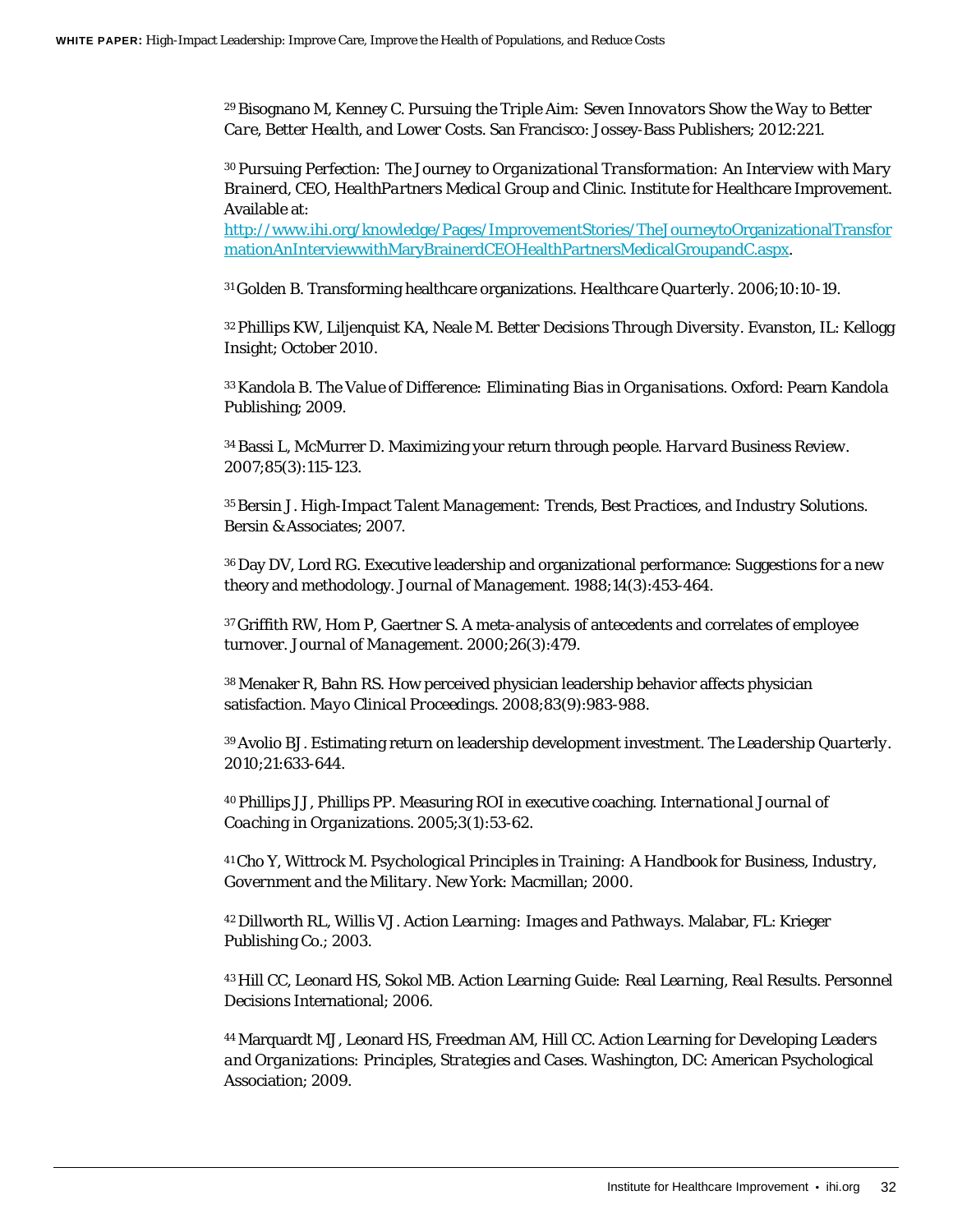45 Buckingham M, Coffman C. *First Break All the Rules: What the World's Greatest Managers Do Differently*. New York: Simon & Schuster; 1999.

46 Harter JK, Schmidt FL, Hayes TL. Business-unit-level relationship between employee satisfaction, employee engagement, and business outcomes: A meta-analysis. *Journal of Applied Psychology*. 2002;87(2):268-279.

47 Kouzes J, Posner B. *The Leadership Challenge (4th edition)*. Hoboken, NJ: John Wiley & Sons; 2000.

48 Lockwood NR. Leveraging employee engagement for competitive advantage: HR's strategic role. *SHRM Research Quarterly*; 2007.

49 Ryan A, Schmit M, Johnson R. Attitudes and effectiveness: Examining at an organizational level. *Personnel Psychology*. 1996;Winter:853-882.

50 Ostroff C. The relationship between satisfaction, attitudes and performance: An organizational level analysis. *Journal of Applied Psychology*. 1992;77(6):963-974.

51 Dilling JA, Swensen SJ, Hoover MR, Dankbar GC, Donahoe-Anshus AL, Murad MH. Accelerating the use of best practices: The Mayo Clinic model of diffusion. *Joint Commission Journal on Quality and Patient Safety*. 2013;39(4):167-178.

52 Spear SJ. *Chasing the Rabbit*. New York: McGraw Hill; 2009.

53 Bisognano M, Kenney C. *Pursuing the Triple Aim: Seven Innovators Show the Way to Better Care, Better Health, and Lower Costs*. San Francisco: Jossey-Bass Publishers; 2012:105.

54 Leonard M, Graham S, Bonacum D. The human factor: The critical importance of effective teamwork and communication in providing safe care. *Quality and Safety in Health Care*. 2004;13:85-90.

55 Barrington L, Silvert H. *CEO Challenge 2004*. New York: The Conference Board; August 2004.